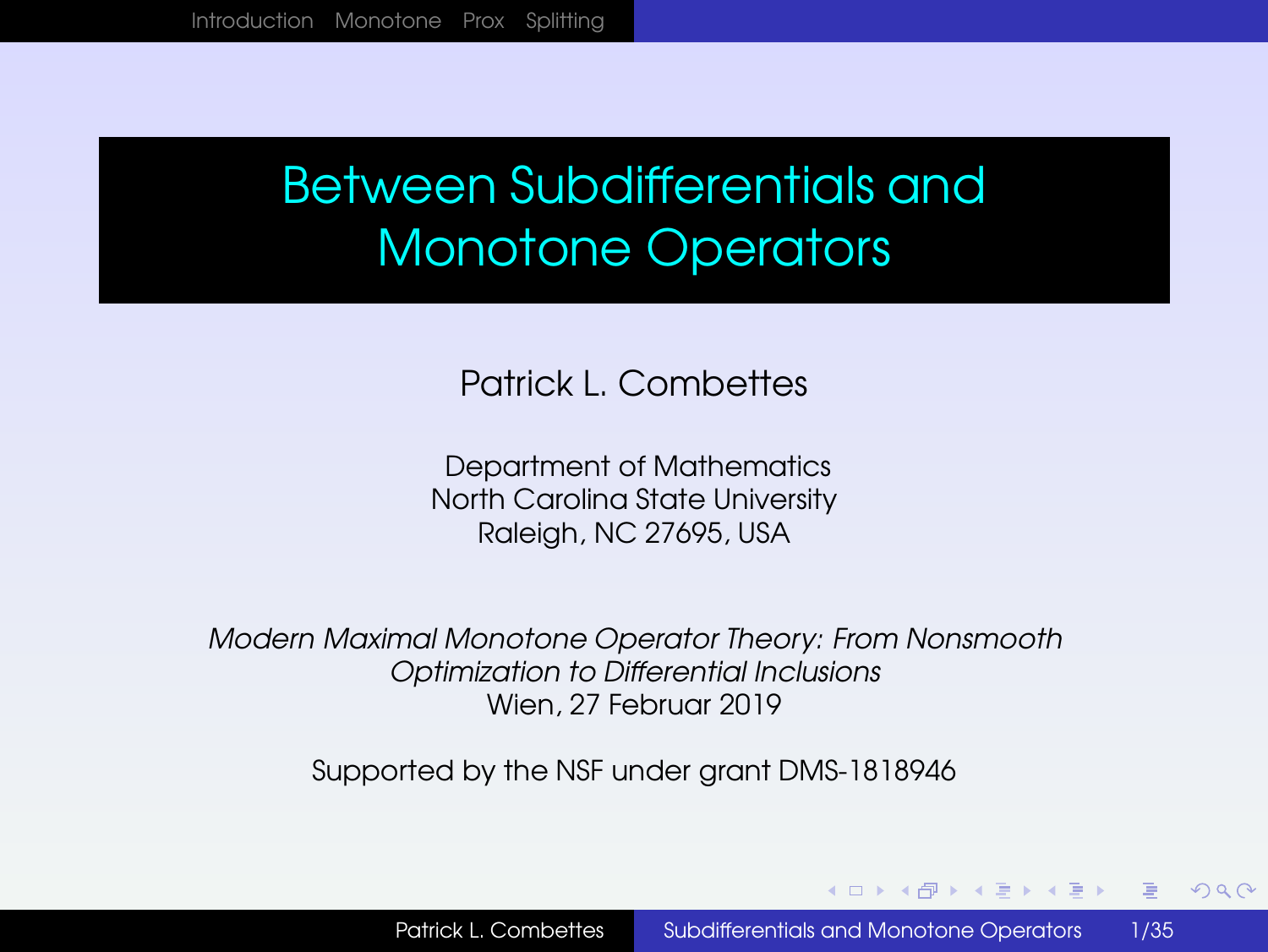### <span id="page-1-0"></span>Functional analysis: Linear versus nonlinear

#### *Nonlinear functional analysis*



 $\equiv$ 

④ 重 図 ④ 重 図 …

 $2990$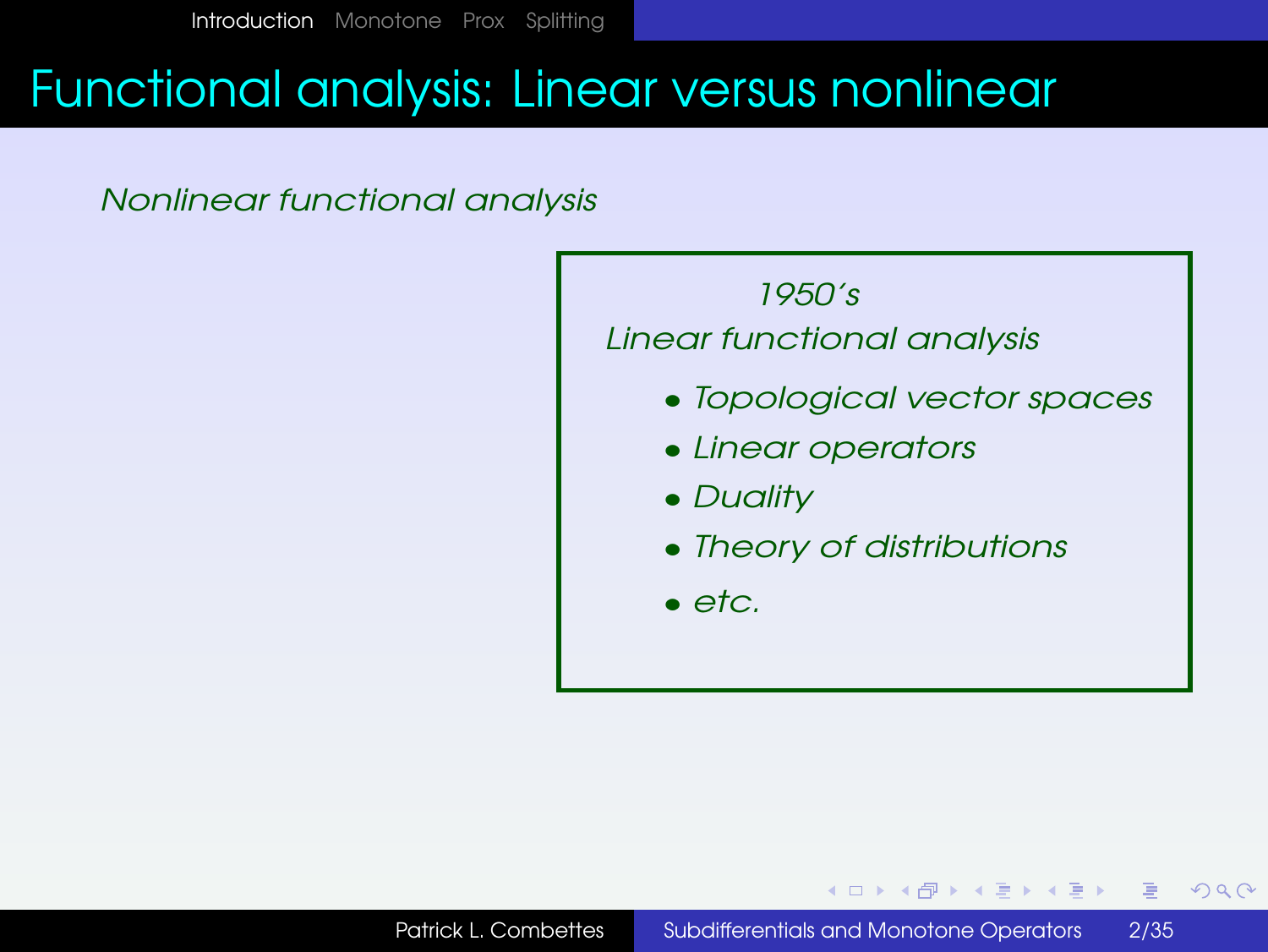# Functional analysis: Linear versus nonlinear

*Nonlinear functional analysis* → *outgrowths of linear analysis Early 1960's*



These new structured theories, which often revolve around turning equalities in classical linear analysis into inequalities, benefit from tight connections between each other.

**≮ロ ▶ ⊀ 何 ▶ ⊀ ヨ ▶ ⊀ ヨ ▶** 

(B)  $2990$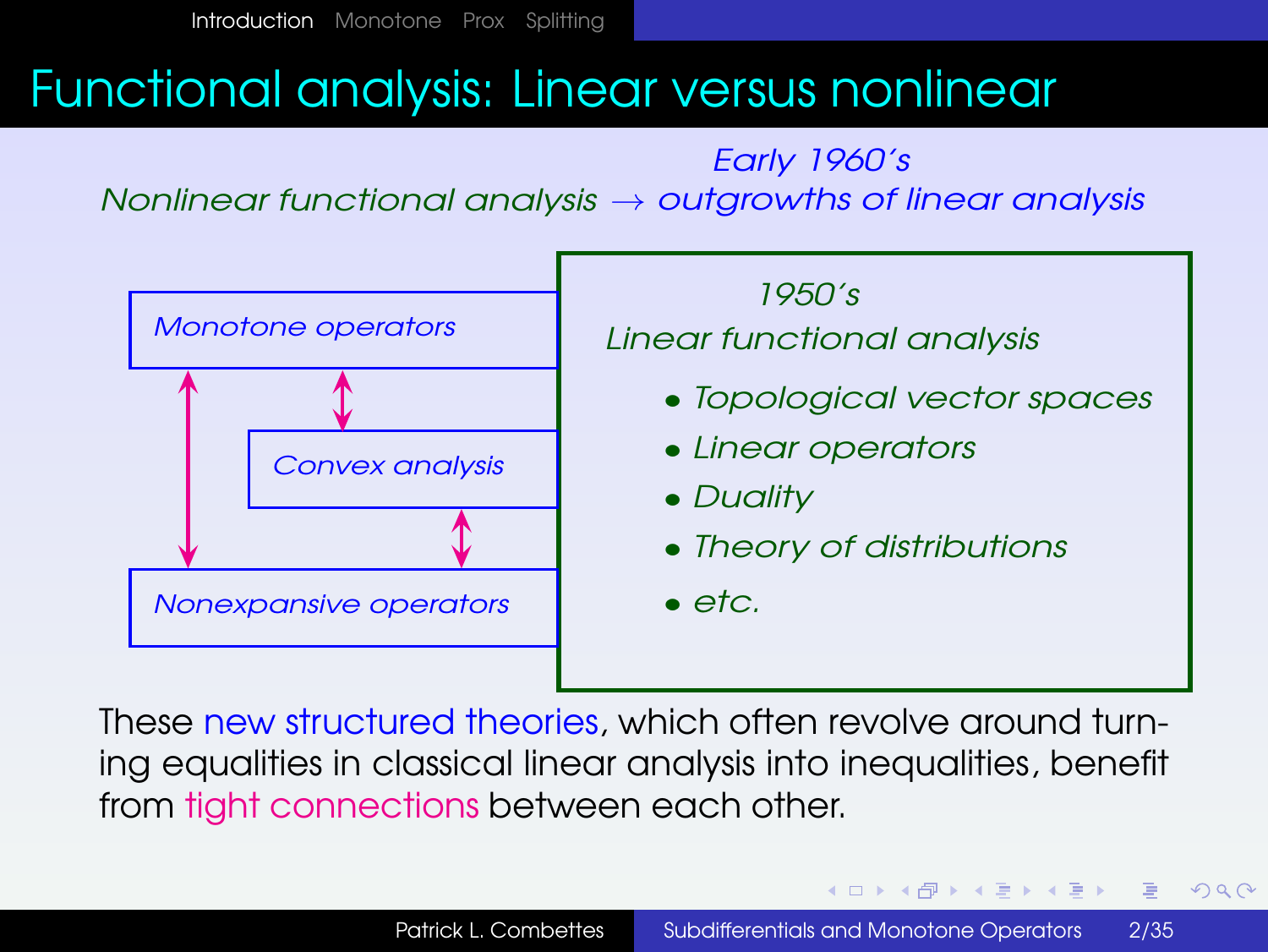# Convex analysis (Moreau, Rockafellar, 1962+)

- **Γ**<sub>0</sub>(H): lower semicontinuous convex functions  $f: H \rightarrow$ ]−∞, +∞] such that dom  $f = \{x \in \mathcal{H} \, \mid \, f(x) < +\infty\} \neq \text{\O}$
- $f^*: x^* \mapsto \sup_{x \in \mathcal{H}} \langle x \mid x^* \rangle f(x)$  is the conjugate of  $f$ ; if  $f \in$  $\Gamma_0(\mathcal{H})$ , then  $f^*\in\Gamma_0(\mathcal{H})$  and  $f^{**}=f$
- The subdifferential of f at  $x \in \mathcal{H}$  is

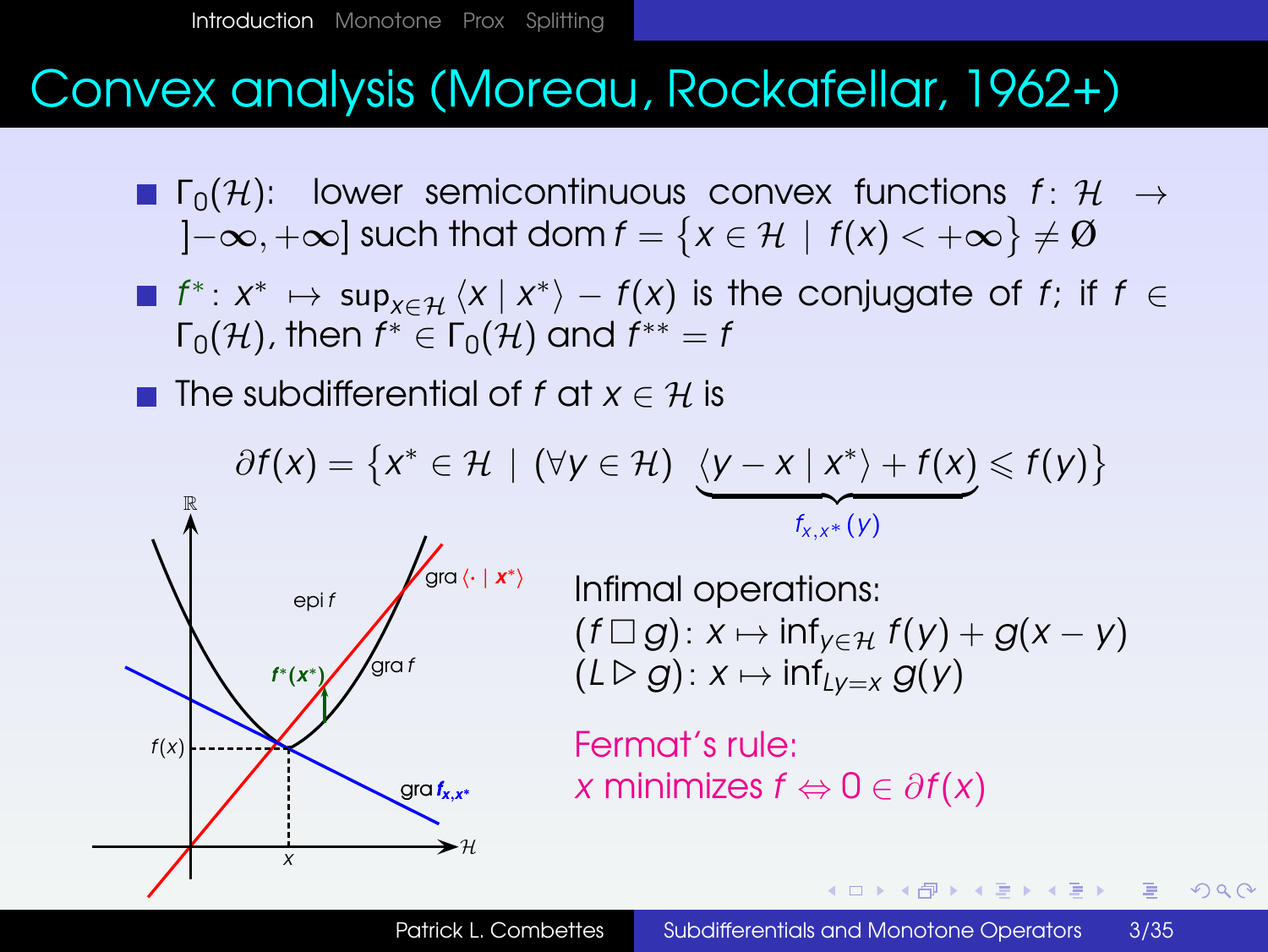### Nonexpansive operators (Browder, Minty)

**■**  $\overline{I} \in \mathscr{B}(\mathcal{H})$  is an *isometry* if  $(\forall x \in \mathcal{H})$   $||Tx|| = ||x||$ , i.e.,

 $(\forall x \in \mathcal{H})(\forall y \in \mathcal{H})$   $\|Tx - Ty\| = \|x - y\|.$ 

 $\blacksquare$  *T* :  $\mathcal{H} \rightarrow \mathcal{H}$  is *nonexpansive* if

$$
(\forall x \in \mathcal{H})(\forall y \in \mathcal{H}) \ \|Tx - Ty\| \leqslant \|x - y\|,
$$

*firmly nonexpansive* if

 $(\forall x \in \mathcal{H})(\forall y \in \mathcal{H})$   $||Tx - Ty||^2 + ||(\mathsf{Id} - T)x - (\mathsf{Id} - T)y||^2 \le ||x - y||^2$ . and  $\alpha$ -*averaged* ( $\alpha \in$  10, 11), if

$$
(\forall x \in \mathcal{H})(\forall y \in \mathcal{H}) \quad \|Tx - Ty\|^2 + \frac{1 - \alpha}{\alpha} \|(dd - T)x - (dd - T)y\|^2 \leq \|x - y\|^2
$$

**KED KAP KED KED E VAA**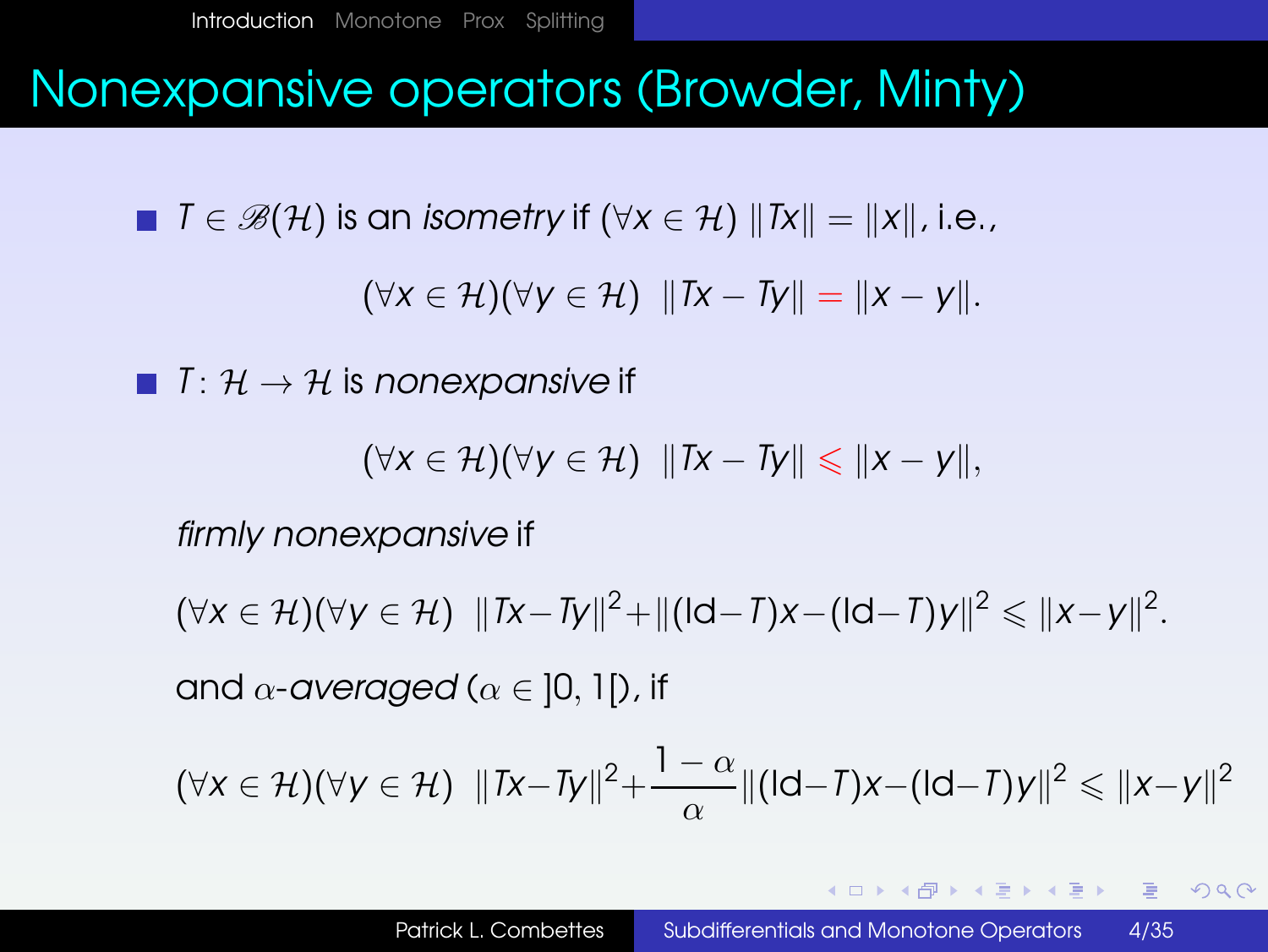# <span id="page-5-0"></span>Monotone operators (Kačurovskiı̆, Minty, Zarantonello, 1960)

**■**  $A \in \mathscr{B}(\mathcal{H})$  is skew if  $(\forall x \in \mathcal{H})$   $\langle x | Ax \rangle = 0$  and it is positive if  $(\forall x \in \mathcal{H})$   $\langle x | Ax \rangle \geq 0$ , i.e.,

<span id="page-5-1"></span> $(\forall x \in \mathcal{H})(\forall y \in \mathcal{H})$   $\langle x - y | Ax - Ay \rangle \ge 0.$  (1)

- **In 1960, Kačurovskiĭ, Minty, and Zarantonello independently** called *monotone* a nonlinear operator  $A: \mathcal{H} \to \mathcal{H}$  that satisfies [\(1\)](#page-5-1)
- More generally, a set-valued operator  $A\colon\mathcal{H}\;\rightarrow\;2^{\mathcal{H}}$  with graph gra  $A = \{(x, x^*) \in \mathcal{H} \times \mathcal{H} \mid x^* \in Ax\}$  is monotone if

(∀(*x*, *x* ∗ ) ∈ gra *A*)(∀(*y*, *y* ∗ ) ∈ gra *A*) h*x* − *y* | *x* <sup>∗</sup> − *y* ∗ i > 0,

and *maximally monotone* if there is no monotone operator  $B\colon\mathcal{H}\to 2^{\mathcal{H}}$  such that gra  $A\subset\mathop{\mathrm{gra}} B\neq\mathop{\mathrm{gra}} A$ 

K ロ ▶ K @ ▶ K ミ X K ミ X ミ → 9 Q Q Q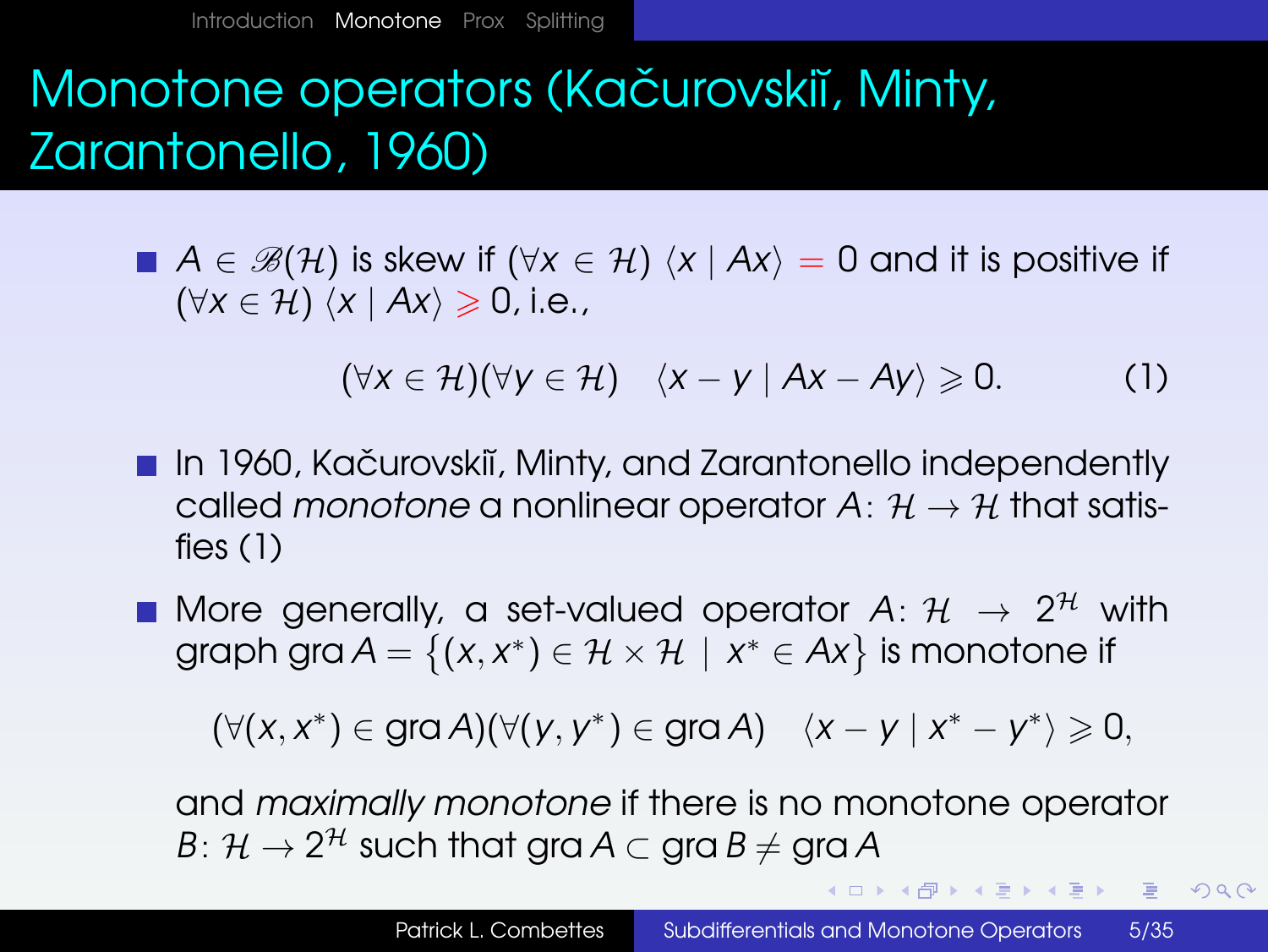# Convexity/Nonexpansiveness/Monotonicity

- **■** If  $f \in \Gamma_0(\mathcal{H})$ ,  $A = \partial f$  is maximally monotone
- $\blacksquare$  (Minty) If  $T: \mathcal{H} \to \mathcal{H}$  is firmly nonexpansive, then  $T = J_A$  for some maximally monotone  $A\colon \mathcal{H} \to 2^{\mathcal{H}}$  and Fix  $I =$  zer  $A$
- (Minty) If  $A: \mathcal{H} \rightarrow 2^{\mathcal{H}}$  is maximally monotone, the resolvent  $J_A =$  $(\mathsf{Id} + \mathsf{A})^{-1}$  is firmly nonexpansive with dom  $J_A = \mathcal{H}$ , and the reflected resolvent  $R_A = 2J_A -$  Id is nonexpansive
- $\blacksquare$  If *T*:  $\mathcal{H} \rightarrow \mathcal{H}$  is nonexpansive,  $A = \blacksquare d T$  is max. mon., Fix  $T =$  $\{x \in \mathcal{H} \mid Tx = x\}$  is closed and convex, and Fix *T* = zer *A*
- If  $A\colon\mathcal{H}\,\rightarrow\,2^{\mathcal{H}}$  is max. mon.,  $(\forall x\,\in\,\mathcal{H})$   $Ax$  is closed and convex; zer  $A=A^{-1}(0)$  is closed and convex
- If  $A\colon\mathcal{H}\to 2^{\mathcal{H}}$  is maximally monotone, int dom  $A$ ,  $\overline{\text{dom}}\,A$ , int ran  $A$ , and ran *A* are convex
- If *T* :  $\mathcal{H} \to \mathcal{H}$  is an  $\alpha$ -averaged ( $\alpha \leq 1/2$ ) nonexpansive operator, it is maximally monotone
- **If**  $A = \beta B$  is firmly nonexpansive (hence max. mon.),  $0 < \gamma < 2\beta$ , and  $\alpha = \gamma/(2\beta)$ , then Id –  $\gamma B$  is an  $\alpha$ -averaged nonexpansive operator K ロ ▶ K @ ▶ K ミ X K ミ X ミ → 9 Q Q Q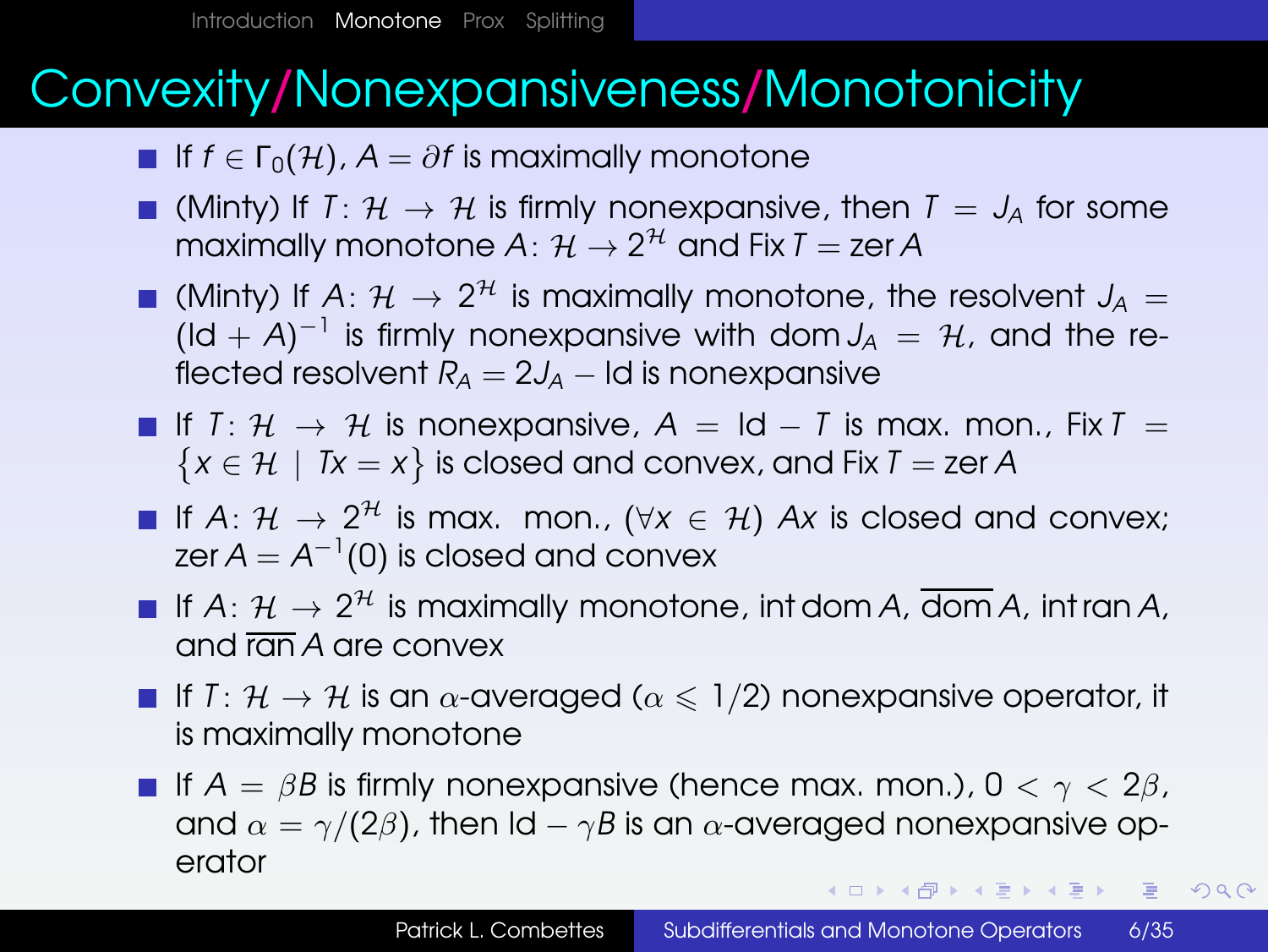# What is a maximally monotone operator in general?

- Who knows? ...certainly a complicated object
- The Asplund decomposition

 $A = \partial f +$  something (acyclic)

is not fully understood

- If  $\mathcal{H} = \mathbb{R}$ , something  $= 0$
- In the Borwein-Wiersma decomposition, "something" is the restriction of a skew operator
- **Jon Borwein's conjecture was that in general "something" is** locally the restriction (localization) of a skew linear relation

K □ ▶ K @ ▶ K ミ ▶ K ミ ▶ ...

 $PQQ$ (B)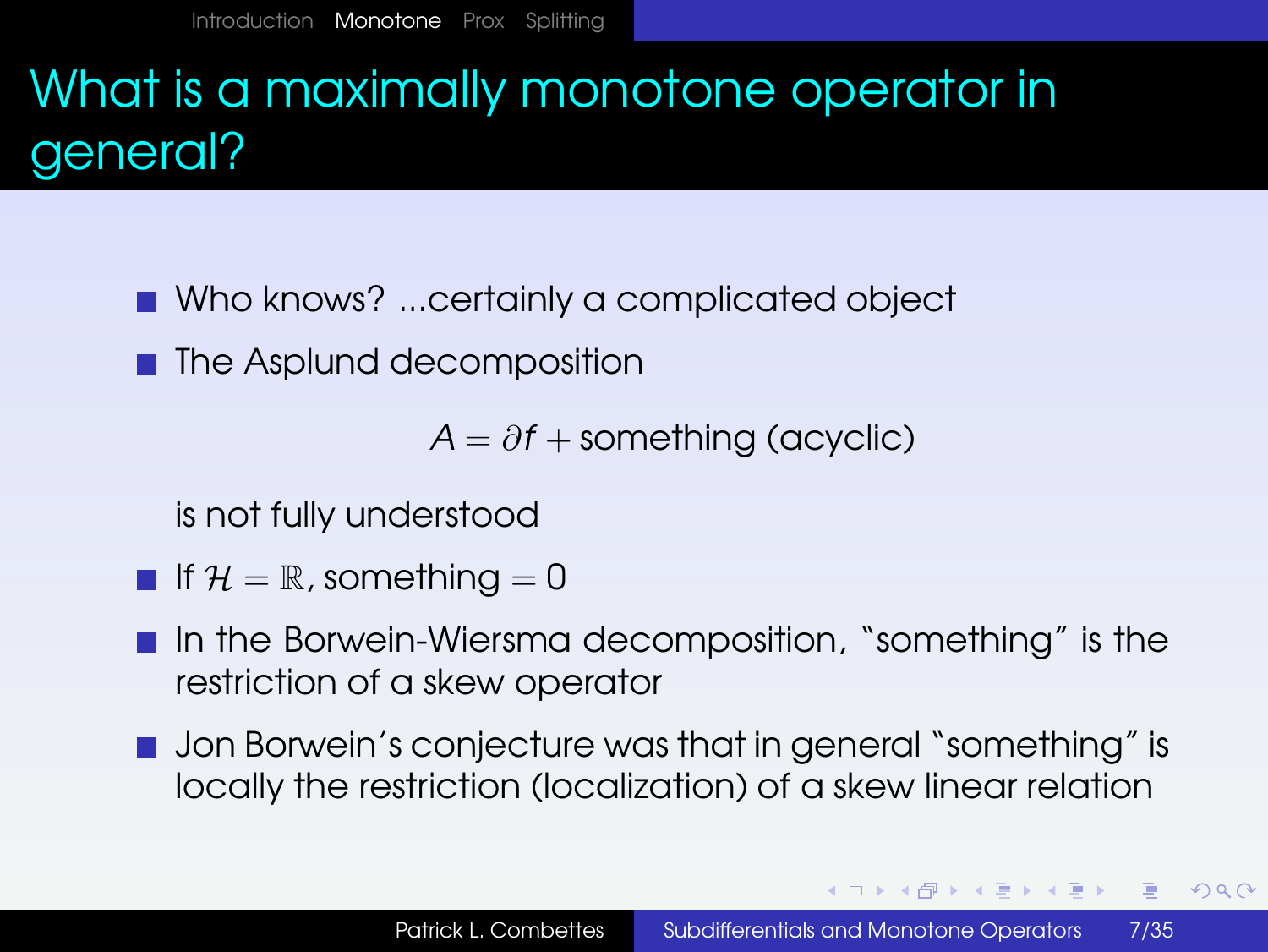# Moreau's proximity operator

■ In 1962, Jean Jacques Moreau (1923–2014) introduced the proximity operator of  $f \in \Gamma_0(\mathcal{H})$ 

$$
\text{prox}_{f}: x \mapsto \underset{y \in \mathcal{H}}{\text{argmin}} \ f(y) + \frac{1}{2} \|x - y\|^2
$$

and derived all its main properties

• Set 
$$
q = ||\cdot||^2/2
$$
. Then  $f \square q + f^* \square q = q$  and

 $\mathsf{prox}_f = \nabla (f+q)^* = \nabla (f^*\,\square\, q) = \mathsf{Id} - \mathsf{prox}_{f^*} = (\mathsf{Id} + \partial f)^{-1}$ 

■ 
$$
\text{prox}_f = J_{\partial f}
$$
, hence

- Fix prox<sub>f</sub> = zer  $\partial f$  = Argmin *f*
- (prox*<sup>f</sup> x*, *x* − prox*<sup>f</sup> x*) ∈ gra ∂*f*
- $\|\text{prox}_f x \text{prox}_f y\|^2 + \|\text{prox}_{f^*} x \text{prox}_{f^*} y\|^2 \leq \|x y\|^2$
- **This suggests that (Martinet's proximal point algorithm,** 1970/72)  $x_{n+1}$  = pro $x_f x_n \rightarrow x \in \text{Argmin } n$

**何 ▶ ◀ 草 ▶ ◀ 草 ▶ │ 草 │ ◆) Q ( Ŷ**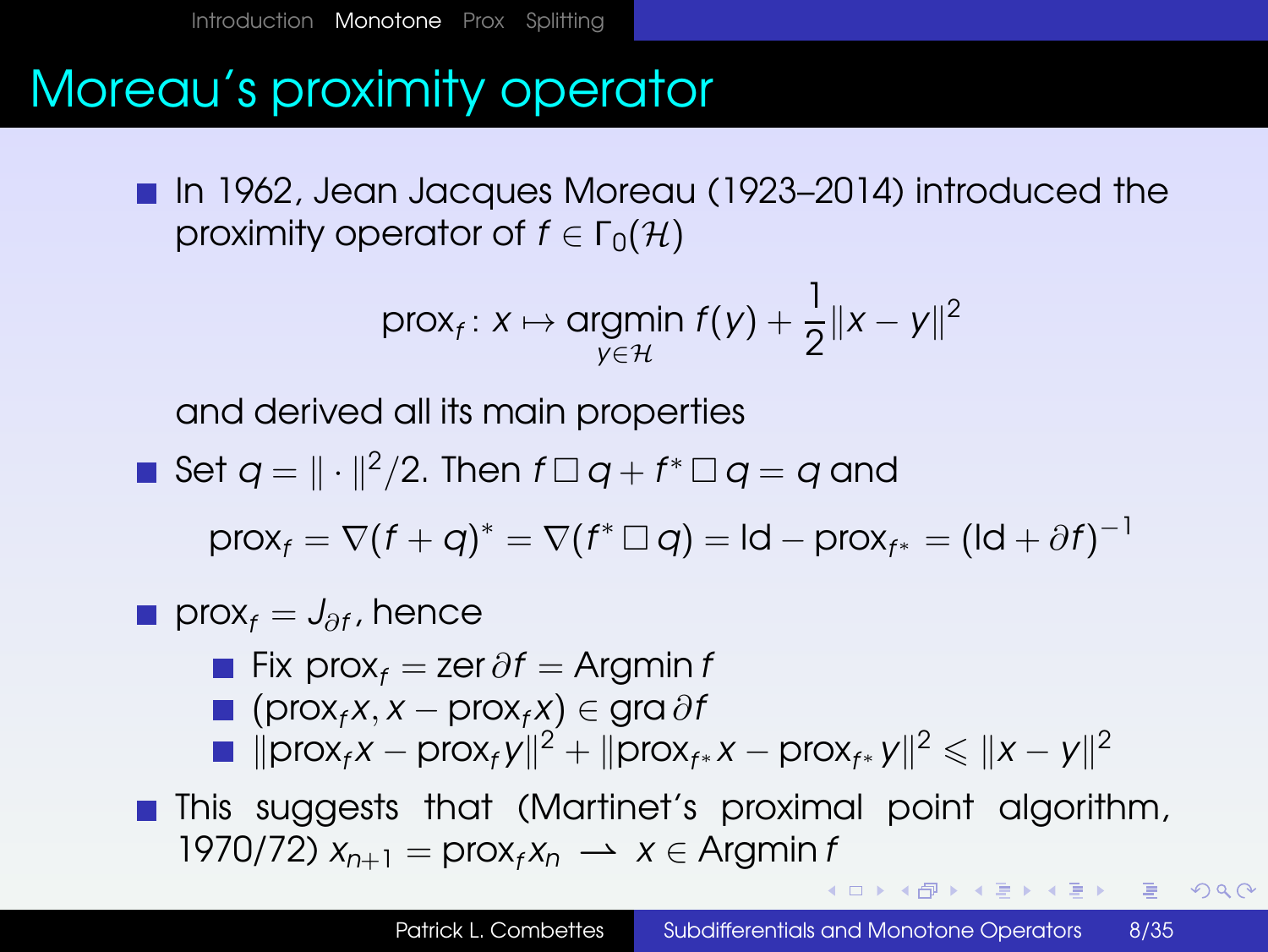# Subdifferentials as maximally monotone ops. and proximity operators as firmly nonexpansive ops.

- Rockafellar (1966) has fully characterized subdifferentials as those maximally monotone operators which are cyclically maximally monotone
- **Moreau (1965) has fully characterized proximity operators** as those (firmly) nonexpansive operators which are gradients of convex functions
- **Moreau (1963) showed that a convex average of proximity** operator is again a proximity operator
- Not all firm nonexpansiveness preserving operations are proximity preserving

**■** Set

$$
\begin{cases}\n\mathcal{P}(\mathcal{H}) = \{T: \mathcal{H} \to \mathcal{H} \mid (\exists f \in \Gamma_0(\mathcal{H})) \mid T = \text{prox}_f\} \\
A \Box B = (A^{-1} + B^{-1})^{-1} \\
L \triangleright A = (L \circ A^{-1} \circ L^*)^{-1} \\
\end{cases}
$$

 $\circ$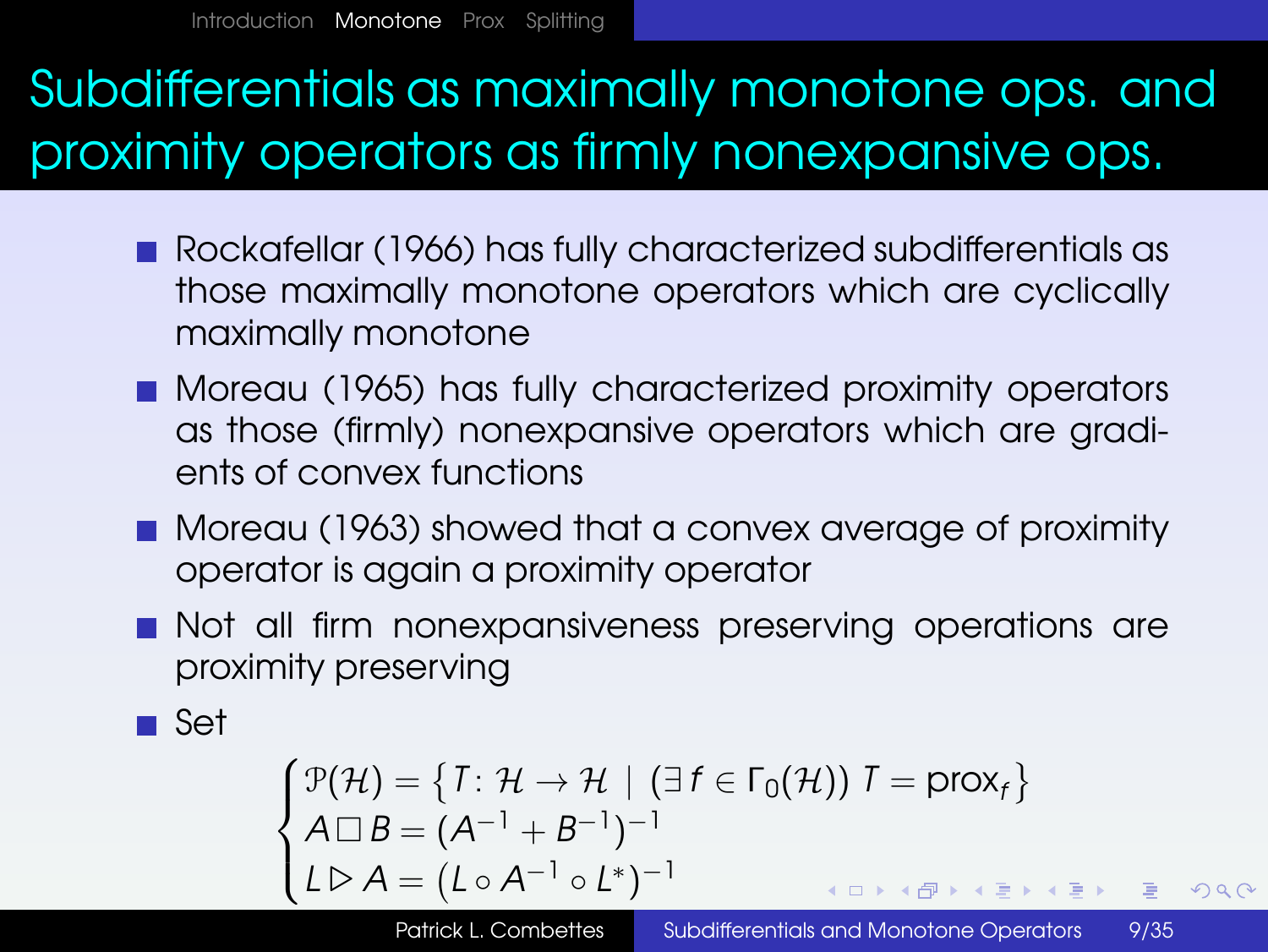# Proximity-preserving transformations

Let *I* be finite and put  $q = \|\cdot\|_{\mathcal{H}}^2/2$ . For every  $i \in I$ , let  $\omega_i \in [0, +\infty[$ ,  $\mathsf{put}\ q_i = \|\cdot\|_{\mathcal{G}_i}^2/2$ , let  $L_i\in\mathscr{B}(\mathcal{H},\mathcal{G}_i)\smallsetminus\{0\}$ , let  $M_i\in\mathscr{B}(\mathcal{K}_i,\mathcal{G}_i)\smallsetminus\{0\}$ , let  $f_i \in \Gamma_0(\mathcal{G}_i)$ , let  $g_i \in \Gamma_0(\mathcal{G}_i)$ , and let  $h_i \in \Gamma_0(\mathcal{K}_i)$ . Suppose that  $\sum_{i\in I}\omega_i\|L_i\|^2\leqslant 1$  and that,

$$
(\forall i \in I) \quad \begin{cases} 0 \in \text{sri} \left(\text{dom } h_i^* - M_i^*(\text{dom } f_i \cap \text{dom } g_i^*\right) \right) \\ 0 \in \text{sri} \left(\text{dom } f_i - \text{dom } g_i^*\right). \end{cases}
$$

Set

$$
T=\sum_{i\in I}\omega_i L_i^*\circ \left(\text{prox}_{f_i}\,\Box\, \big(\partial g_i\,\Box\,(M_i\triangleright\partial h_i)\big)\right)\circ L_i.
$$

Then  $T \in \mathcal{P}(\mathcal{H})$ . More specifically,

$$
T = \text{prox}_f, \quad \text{where} \quad f = \left(\sum_{i \in I} \omega_i \Big( \big(f_i + g_i^* + h_i^* \circ M_i^*\big)^* \square \, q_i \Big) \circ L_i \right)^* - q.
$$

(ロ)→(個)→(理)→(理)→

 $QQQ$ |重い|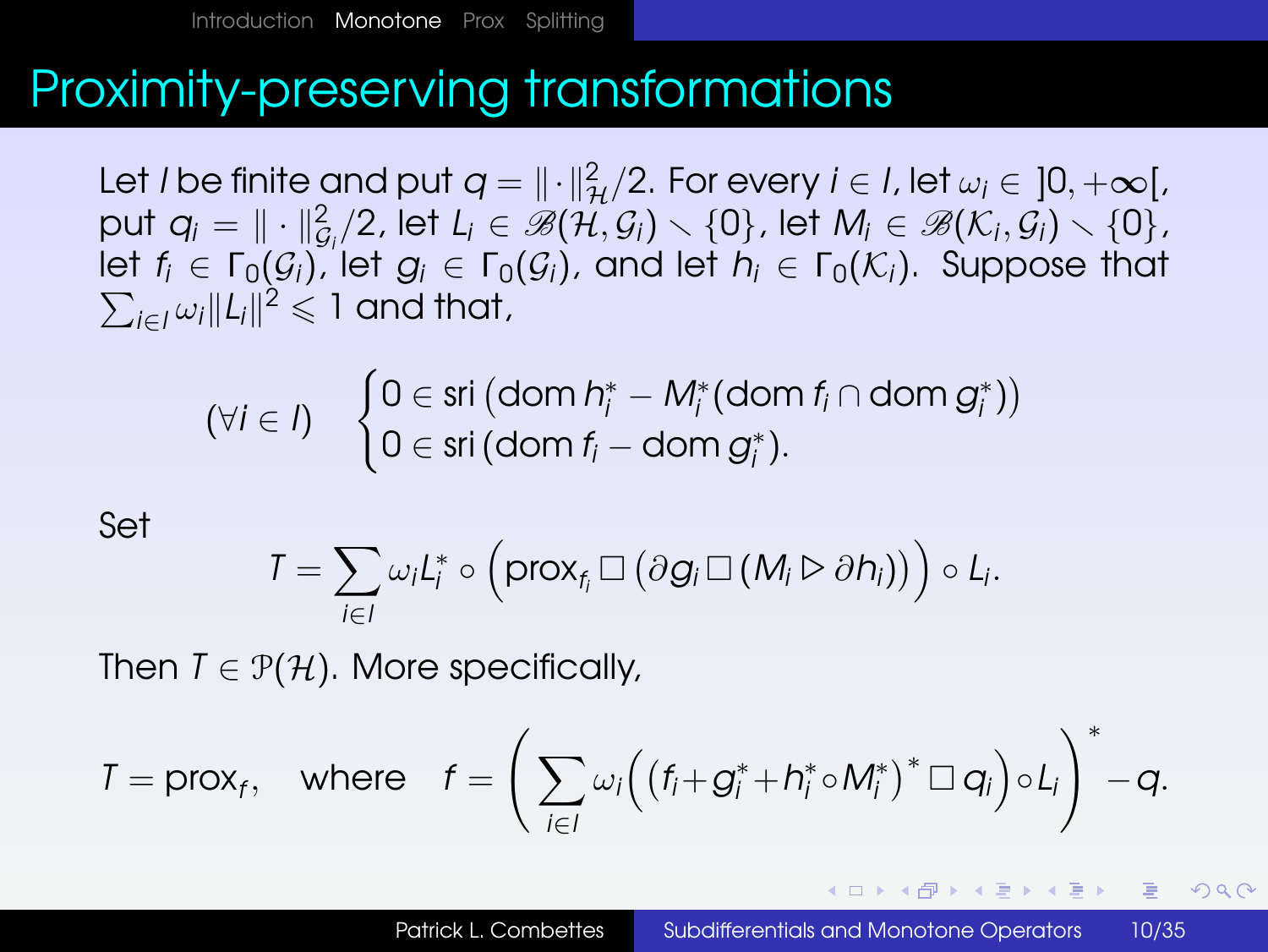# Proximity-preserving transformations: **Consequences**

P *<sup>i</sup>*∈*<sup>I</sup>* <sup>ω</sup>*iT<sup>i</sup>* <sup>∈</sup> <sup>P</sup>(H) (Moreau, 1963). (*Ti*)*i*∈*<sup>I</sup>* be a finite family in P(H), (ω*i*)*i*∈*<sup>I</sup>* convex weights. Then

**Auslender's barycentric projection method** 

$$
X_{n+1} = \sum_{i \in I} \omega_i \text{proj}_{C_i} X_n
$$

(and under-relaxations thereof) is a proximal algorithm.

Let *T*<sub>1</sub> and *T*<sub>2</sub> be in  $\mathcal{P}(\mathcal{H})$ . Then  $(T_1 - T_2 + Id)/2 \in \mathcal{P}(\mathcal{H})$ .

- Let  $I \in \mathcal{P}(\mathcal{H})$  and let V be a closed vector subspace of  $\mathcal{H}$ . Then proj<sub>V</sub>  $\circ$  *T*  $\circ$  proj<sub>V</sub>  $\in$   $\mathcal{P}(\mathcal{H})$ .
- Let *T*<sub>1</sub> and *T*<sub>2</sub> be in  $\mathcal{P}(\mathcal{H})$ . Then  $T_1 \square T_2 \in \mathcal{P}(\mathcal{H})$ .

K ロ > K 何 > K 君 > K 君 > 「君」 の Q Q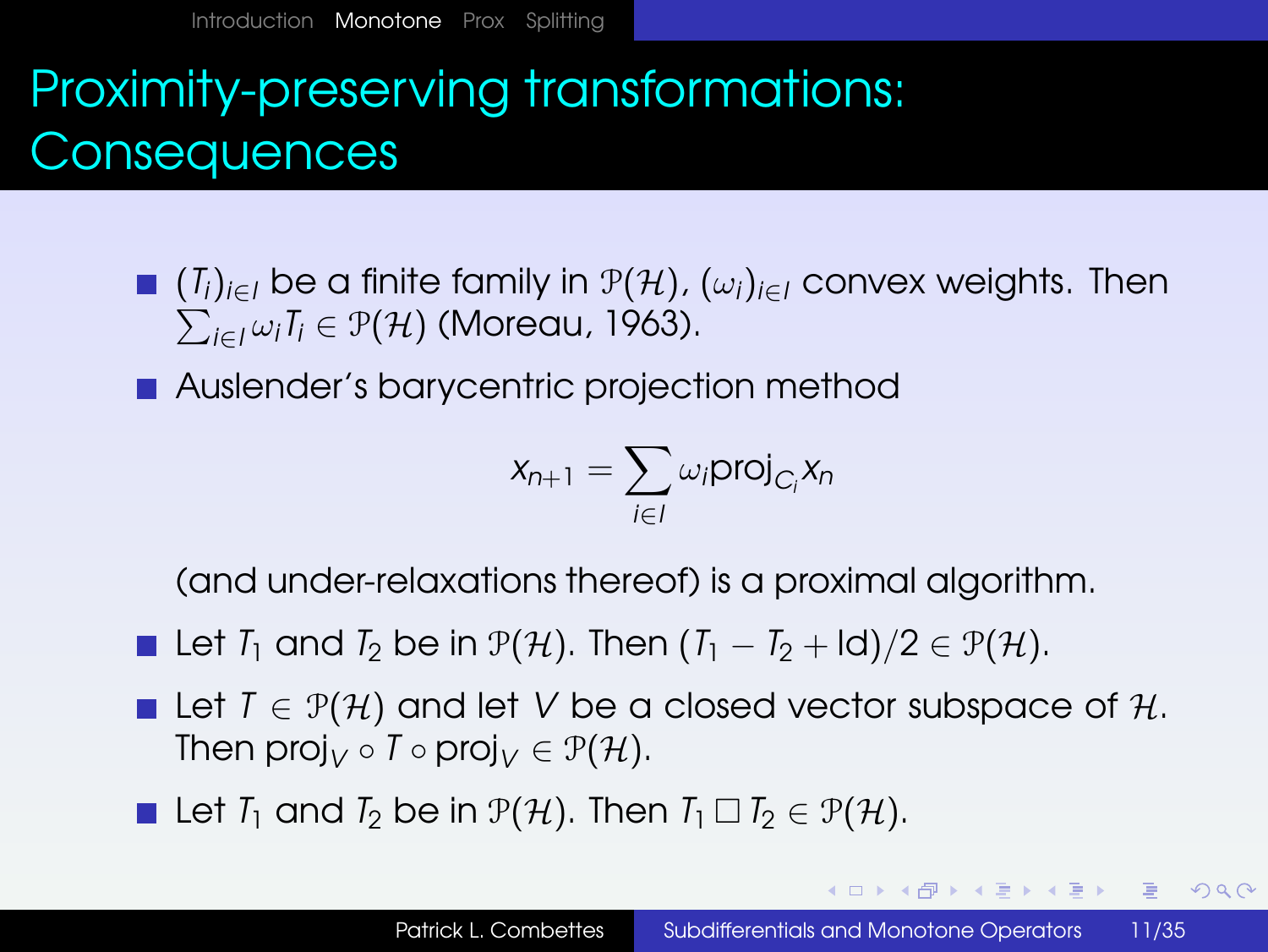[Introduction](#page-1-0) [Monotone](#page-5-0) [Prox](#page-18-0) [Splitting](#page-26-0)

# Proximity-preserving transformations: **Consequences**

 $K$  a closed convex cone in  $H$  with polar cone  $K^{\ominus}$ ,  $V$  a closed vector subspace of  $H$ ,

■ Set

$$
f = \left(\frac{1}{2}d_{K^{\ominus}}^2 \circ \text{proj}_V\right)^* - \frac{\|\cdot\|^2}{2} \quad \text{and} \quad T = \text{proj}_V \circ \text{proj}_K \circ \text{proj}_V.
$$

- Then  $T = \text{prox}_f$ .
- Let  $x_0 \in V$  and  $(\forall n \in \mathbb{N})$   $x_{n+1} = \text{prox}_f x_n$ .
- $(x_n)_{n\in\mathbb{N}}$  is identical to the alternating projection sequence  $X_{n+1} = (\text{proj}_V \circ \text{proj}_K) X_n.$
- Hundal (2004) constructed a special *V* and *K* so that convergence of alternating projections is only weak and not strong. We thus obtain a new instance of the weak but not strong convergence of the proximal point algorithm. (트) - 네트 > - 트 - 10 Q Q\*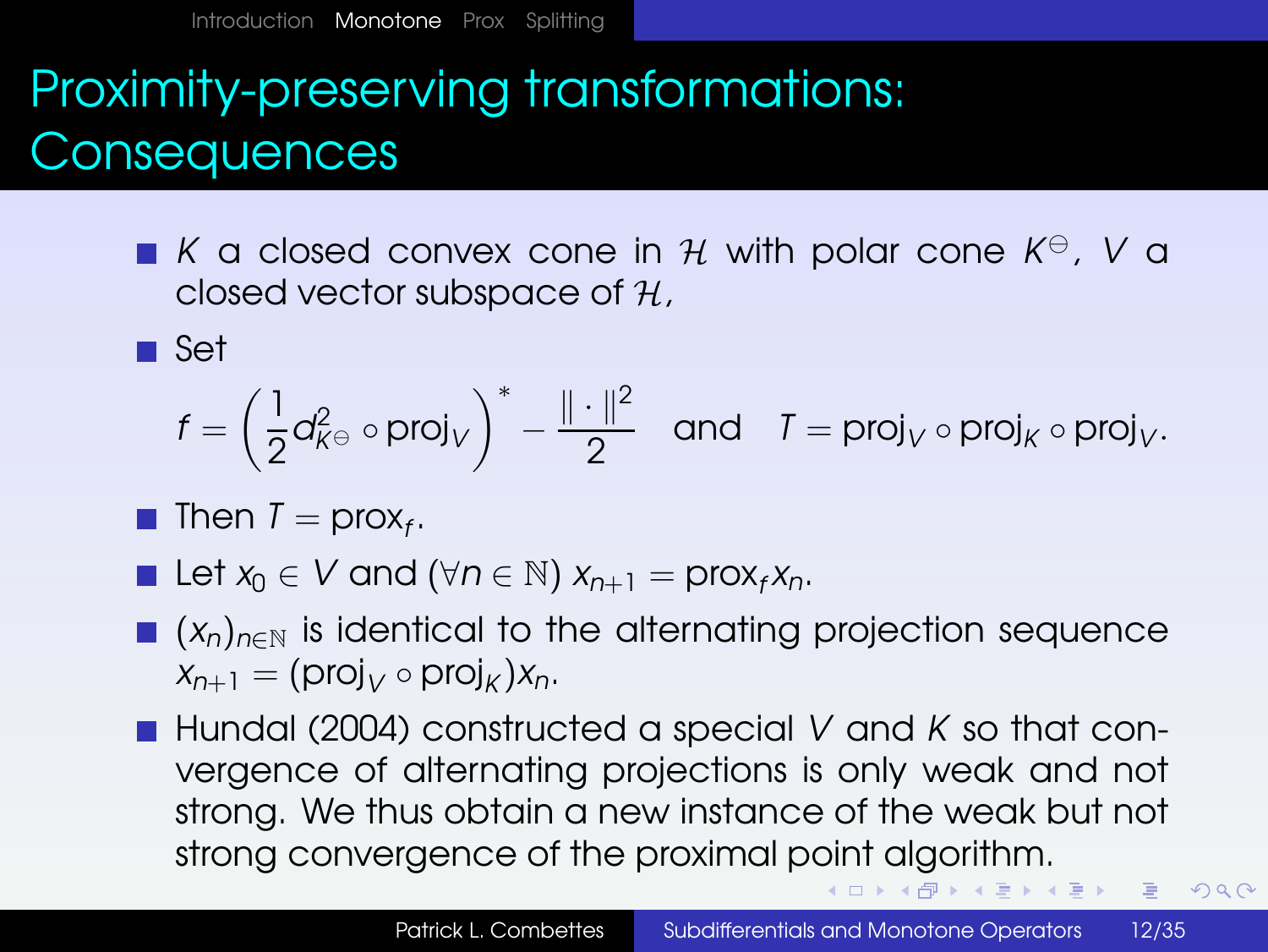# Proximity-preserving transformations: Compositions and sums

- $\textsf{Take}\ I_1 = \textsf{prox}_{f_1} \in \mathcal{P}(\mathcal{H}) \text{ and } I_2 = \textsf{prox}_{f_2} \in \mathcal{P}(\mathcal{H}). \text{ Then } I_1 \circ I_2 \notin \mathcal{H}$  $P(H)$  (unless  $H = \mathbb{R}$ ) and  $T_1 + T_2 \notin P(H)$ .
- The formula  $T_1 \circ T_2 = \text{prox}_{f_1+f_2}$  has been characterized. An interesting instance is (Briceño-Arias/PLC, 2009)

$$
\text{prox}_{\phi \circ \|\cdot\| + \sigma_C} = \text{prox}_{\phi \circ \|\cdot\|} \circ \text{prox}_{\sigma_C} : x \mapsto
$$
\n
$$
\begin{cases}\n\frac{\text{prox}_{\phi} d_C(x)}{d_C(x)} (x - \text{proj}_C x), & \text{if } d_C(x) > \max \text{Argmin } \phi; \\
x - \text{proj}_C x, & \text{if } d_C(x) \le \max \text{Argmin } \phi\n\end{cases}
$$

**Example:** K a closed convex cone,  $\phi = \gamma | \cdot |$ . Then

$$
\text{prox}_{\gamma \| \cdot \| + \iota_K} x = \begin{cases} \frac{\| \text{proj}_K x \| - \gamma}{\| \text{proj}_K x \|} \text{proj}_K x, & \text{if } \| \text{proj}_K x \| > \gamma; \\ 0, & \text{if } \| \text{proj}_K x \| \leq \gamma. \end{cases}
$$

 $2990$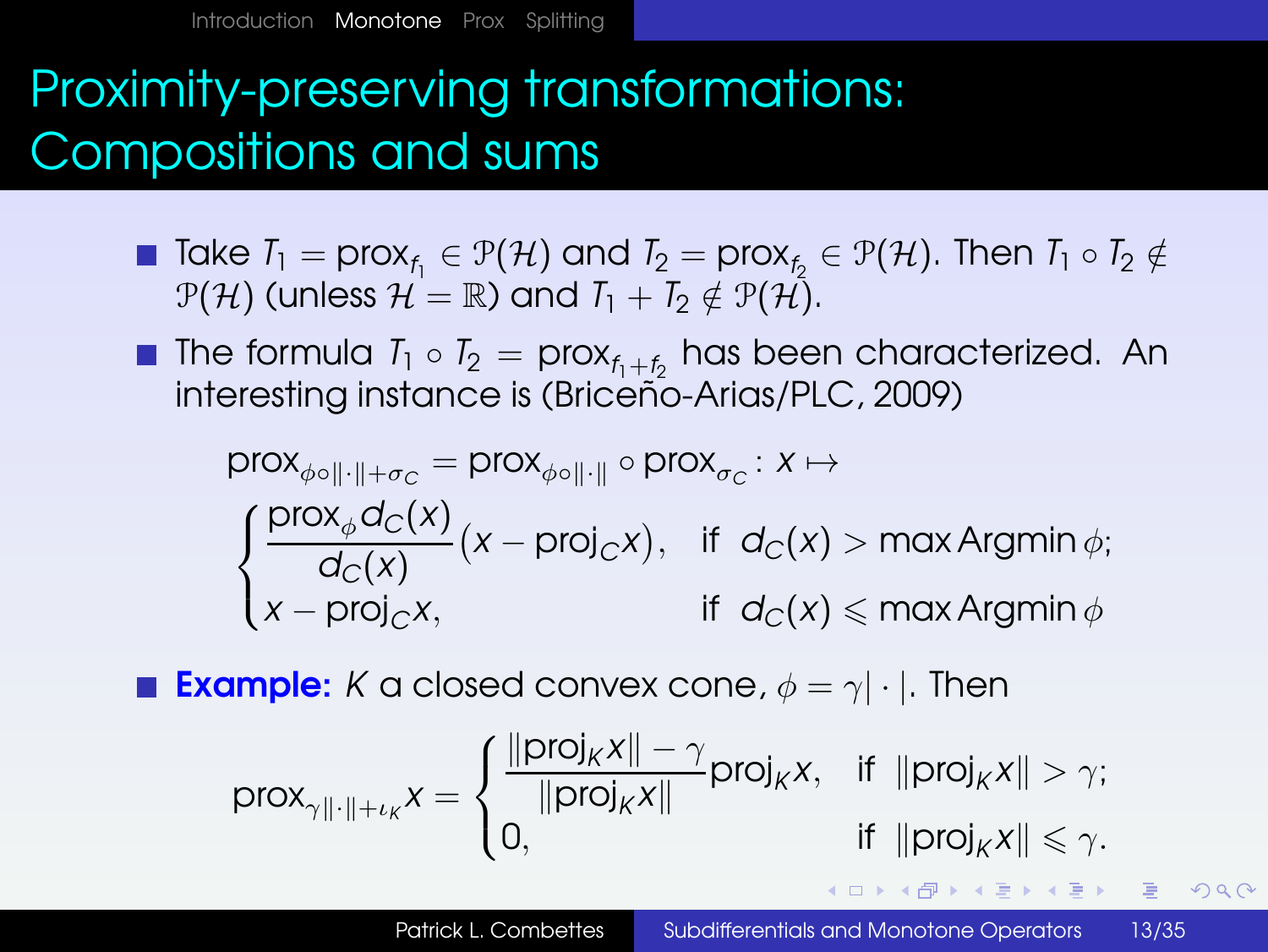# Proximity-preserving transformations: Compositions and sums

**Example:**  $K$  a closed convex cone,  $\phi = \iota_{[-\gamma, \gamma]}.$  Then

$$
\text{proj}_{\mathcal{B}(0;\gamma)\cap K}x = \begin{cases} \frac{\gamma}{\| \text{proj}_K x \|} \text{proj}_K x, & \text{if } \| \text{proj}_K x \| > \gamma; \\ \text{proj}_K x, & \text{if } \| \text{proj}_K x \| \leqslant \gamma. \end{cases}
$$

 $\textsf{Suppose that } 0 \in \textsf{sri} \left( \textsf{dom} \, f_1^* - \textsf{dom} \, f_2^* \right) \, \textsf{and that}$ 

$$
(f_1^*+f_2^*)\square q=f_1^*\square q+f_2^*\square q.
$$

Then  $T_1 + T_2 = \text{prox}_{f_1 \square f_2} \in \mathcal{P}(\mathcal{H})$ .

K ロ ▶ K @ ▶ K ミ X K ミ X ミ → 9 Q Q Q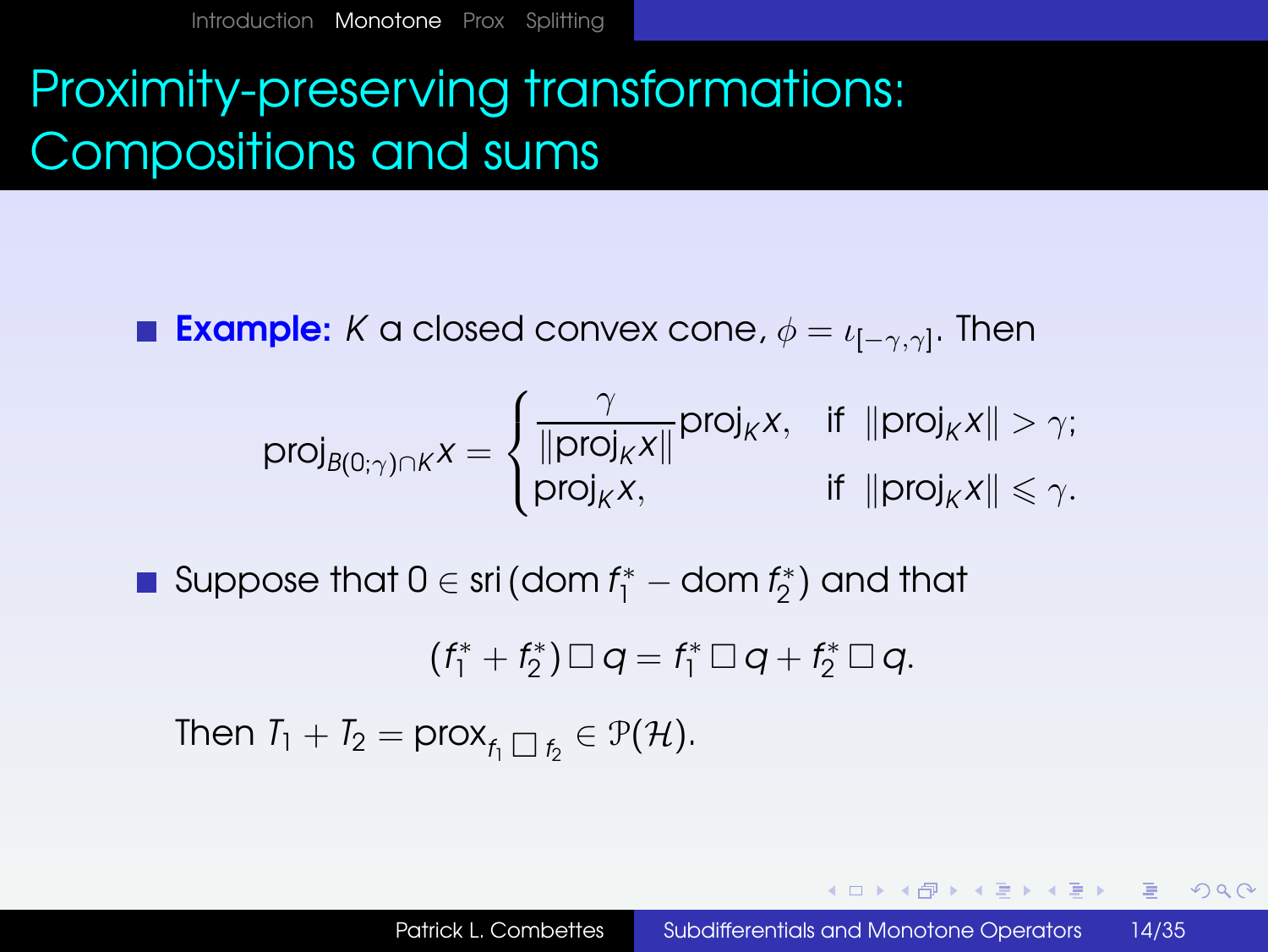# Self-dual classes:  $T \in \mathfrak{T}(\mathcal{H}) \Leftrightarrow \mathsf{Id} - T \in \mathfrak{T}(\mathcal{H})$

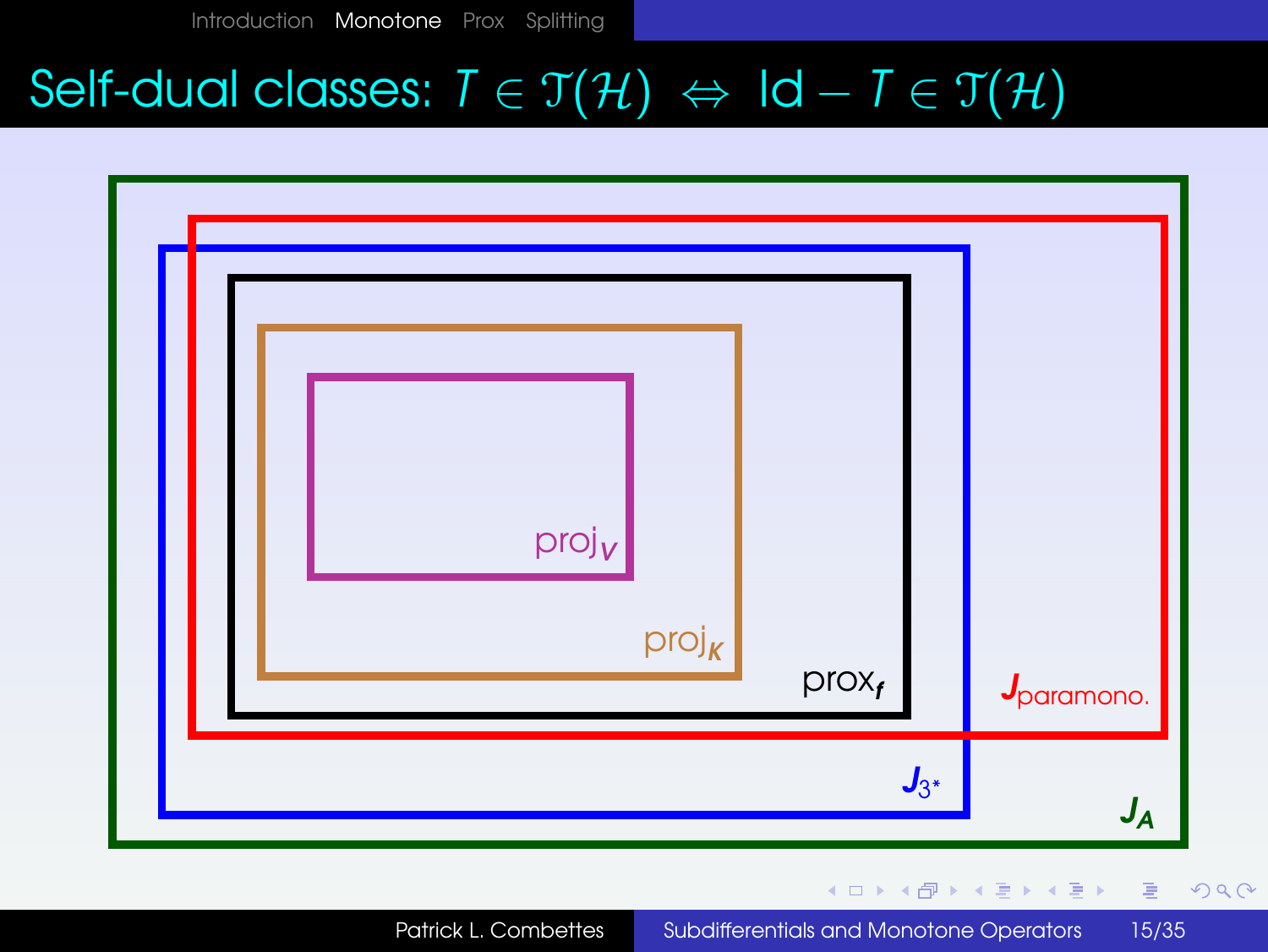#### The need for monotone operators in optimization

■ They offer a synthetic framework to formulate, analyze, and solve optimization problems but, more importantly,...

 $QQ$ 

医单位 医单位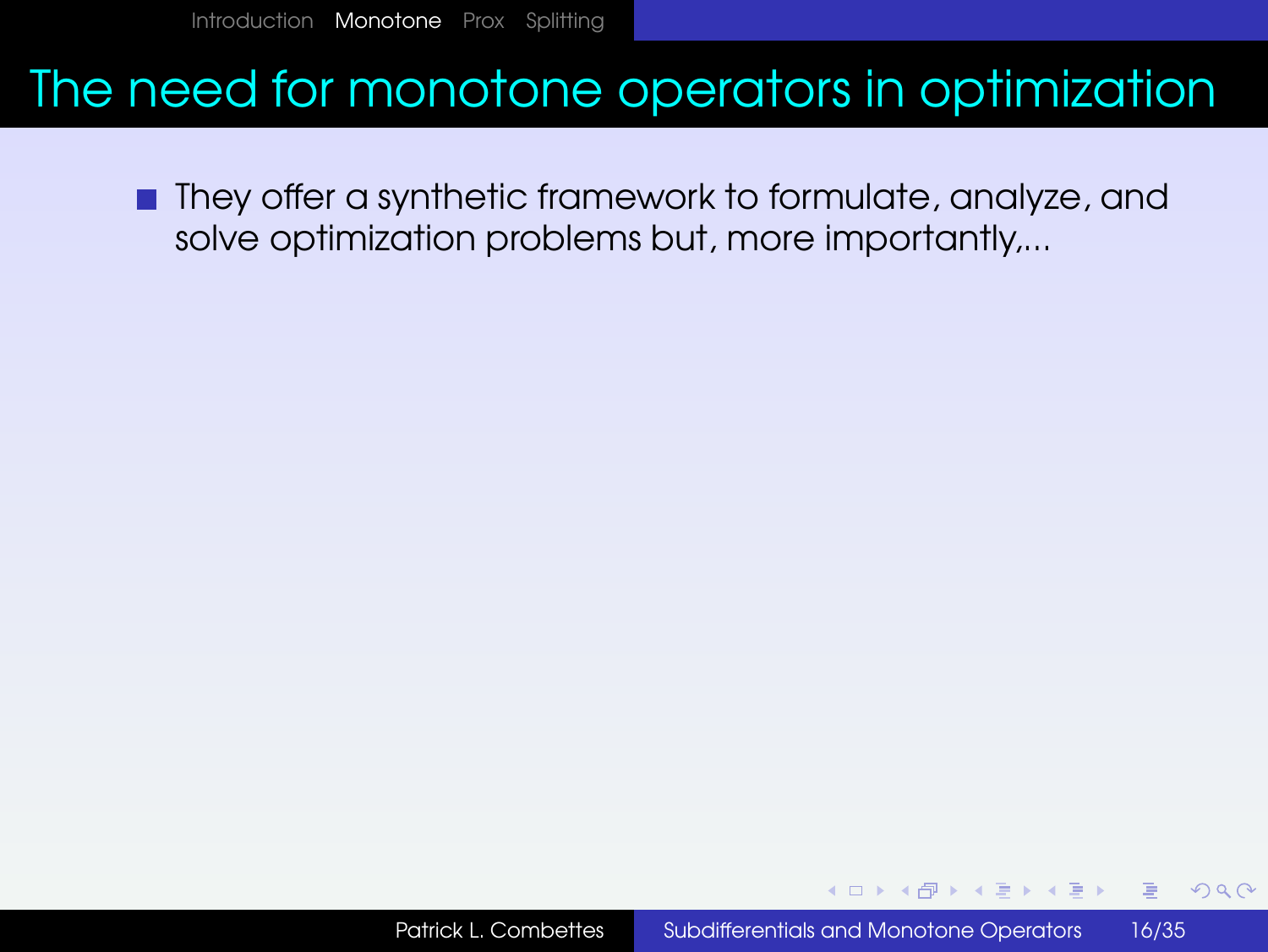#### The need for monotone operators in optimization

- **They offer a synthetic framework to formulate, analyze, and** solve optimization problems but, more importantly,...
- **...** some key maximal monotone operators arising in the analysis and the numerical solution of convex minimization problems are not subdifferentials, for instance:
	- (Rockafellar, 1970) The saddle operator

*A*:  $(x_1, x_2) \mapsto \partial \mathcal{L}(\cdot, x_2)(x_1) \times \partial (-\mathcal{L}(x_1, \cdot))(x_2)$ 

associated with a closed convex-concave function  $\mathcal L$ 

- (Spingarn, 1983) The partial inverse of a maximally monotone operator (and even of a subdifferential)
- Some operators which arise in the perturbation of optimization problems are no longer subdifferentials
- Skew linear operators arising in composite primal-dual minimization problems (PLC et al., 2011+)

◆ロト → 何ト → ヨト → ヨト →

 $E$   $\Omega$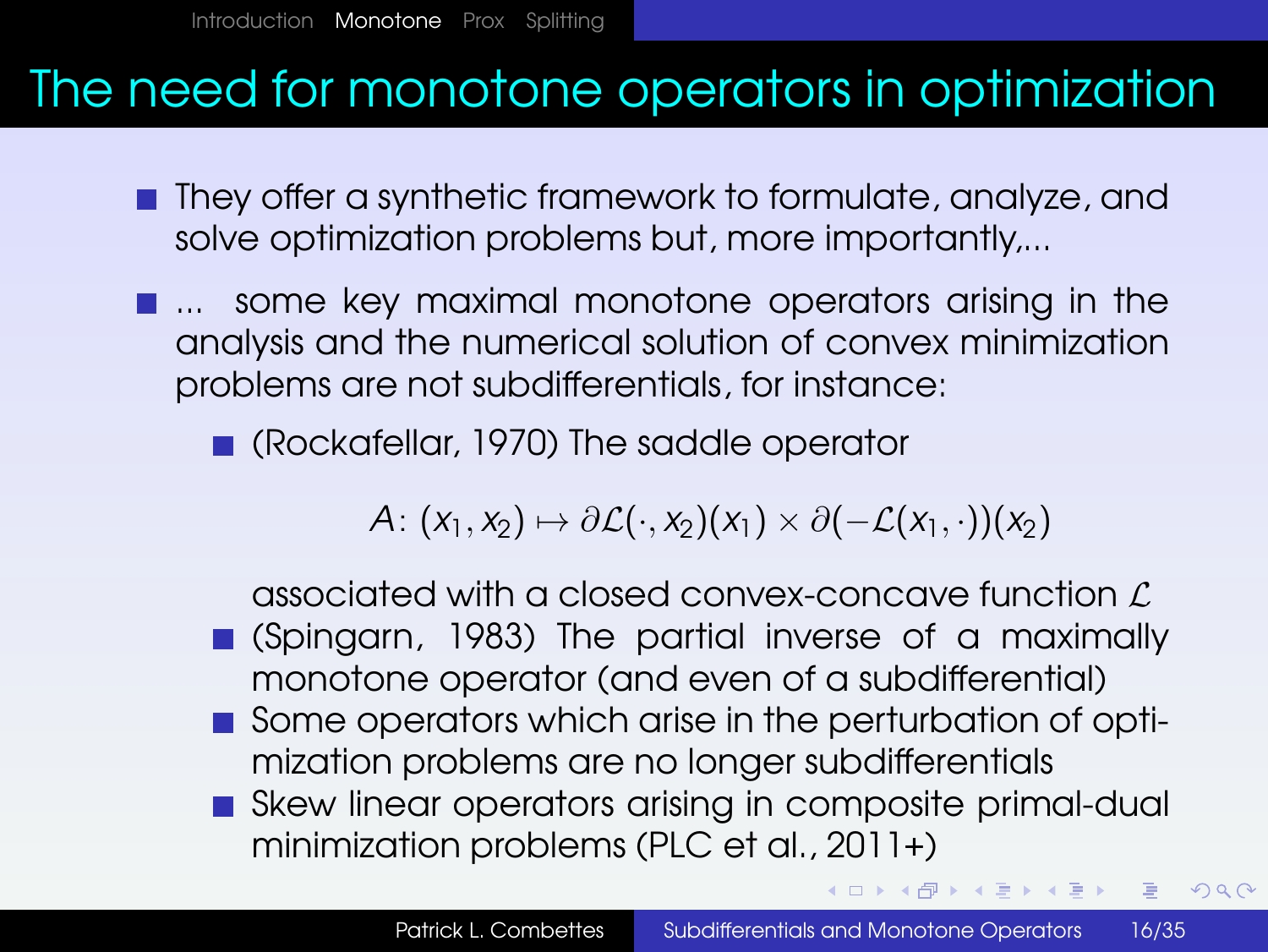# <span id="page-18-0"></span>Interplay: The proximal point algorithm

**First derived by Martinet (1970/72) for**  $f \in \Gamma_0(\mathcal{H})$  **with con**stant proximal parameters, and then by Brézis-Lions (1978)

<span id="page-18-1"></span>
$$
x_{n+1} = \text{prox}_{\gamma_n f} x_n \longrightarrow x \in \text{Argmin} \, f \quad \text{if} \quad \sum_{n \in \mathbb{N}} \gamma_n = +\infty \qquad (2)
$$

■ Then extended to a maximally monotone operator A by Rockafellar (1976) and Brézis-Lions (1978)

<span id="page-18-2"></span>
$$
x_{n+1} = J_{\gamma_n} A x_n \longrightarrow x \in \text{zer } A \quad \text{if} \quad \sum_{n \in \mathbb{N}} \gamma_n^2 = +\infty \tag{3}
$$

Note that [\(2\)](#page-18-1) has more general parameters. However [\(3\)](#page-18-2) is considerably more useful to optimization than [\(2\)](#page-18-1)

∢ ロ ▶ ( 何 ) ( ミ ) ( ミ ) ( ニ

 $QQQ$ 

(B)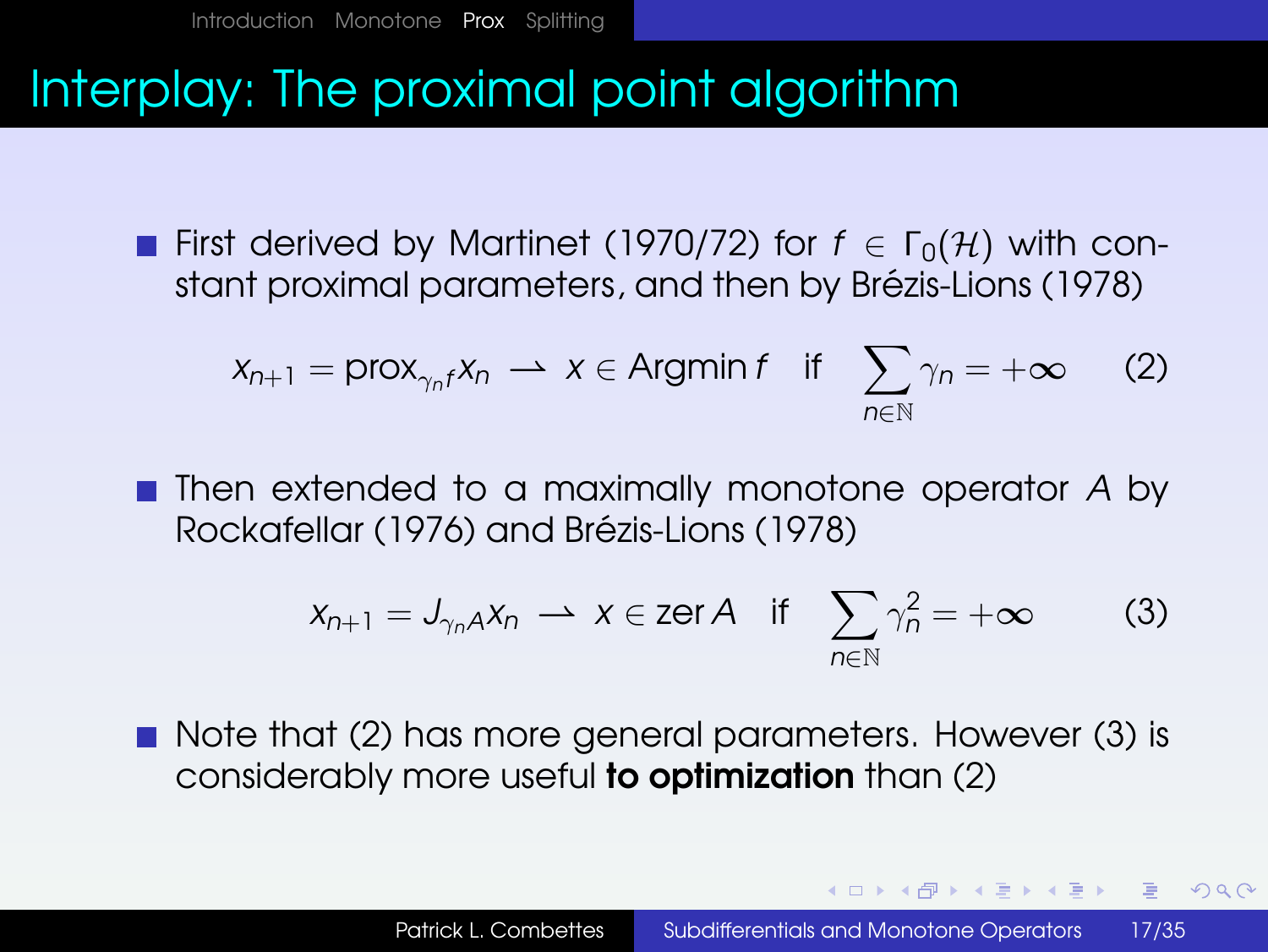# Interplay: The proximal point algorithm

- (Rockafellar, 1976) Applying the general proximal point algorithm [\(3\)](#page-18-2) to the saddle operator leads to various minimization algorithms (e.g., the proximal method of multipliers in the case of the ordinary Lagrangian)
- It was noted by Eckstein/Bersekas (1992) that the Douglas-Rachford splitting algorithm is implicitly driven by a proximal iteration for a maximally monotone operator. The same is true for the forward-backward algorithm!
- **Applying the general proximal point algorithm [\(3\)](#page-18-2) to the** partial inverse of a suitably constructed partial inverse makes it possible to solve the convex composite problem (Alghamdi, Alotaibi, PLC, Shahzad, 2014)

$$
\underset{(\forall i \in I)}{\text{minimize}} \sum_{x_i \in \mathcal{H}_i} \left( f_i(x_i) - \langle x_i \mid z_i \rangle \right) + g\left(\sum_{i \in I} L_i x_i - r\right)
$$

K □ ▶ K @ ▶ K ミ ▶ K ミ ▶ ...

 $\equiv$   $\Omega$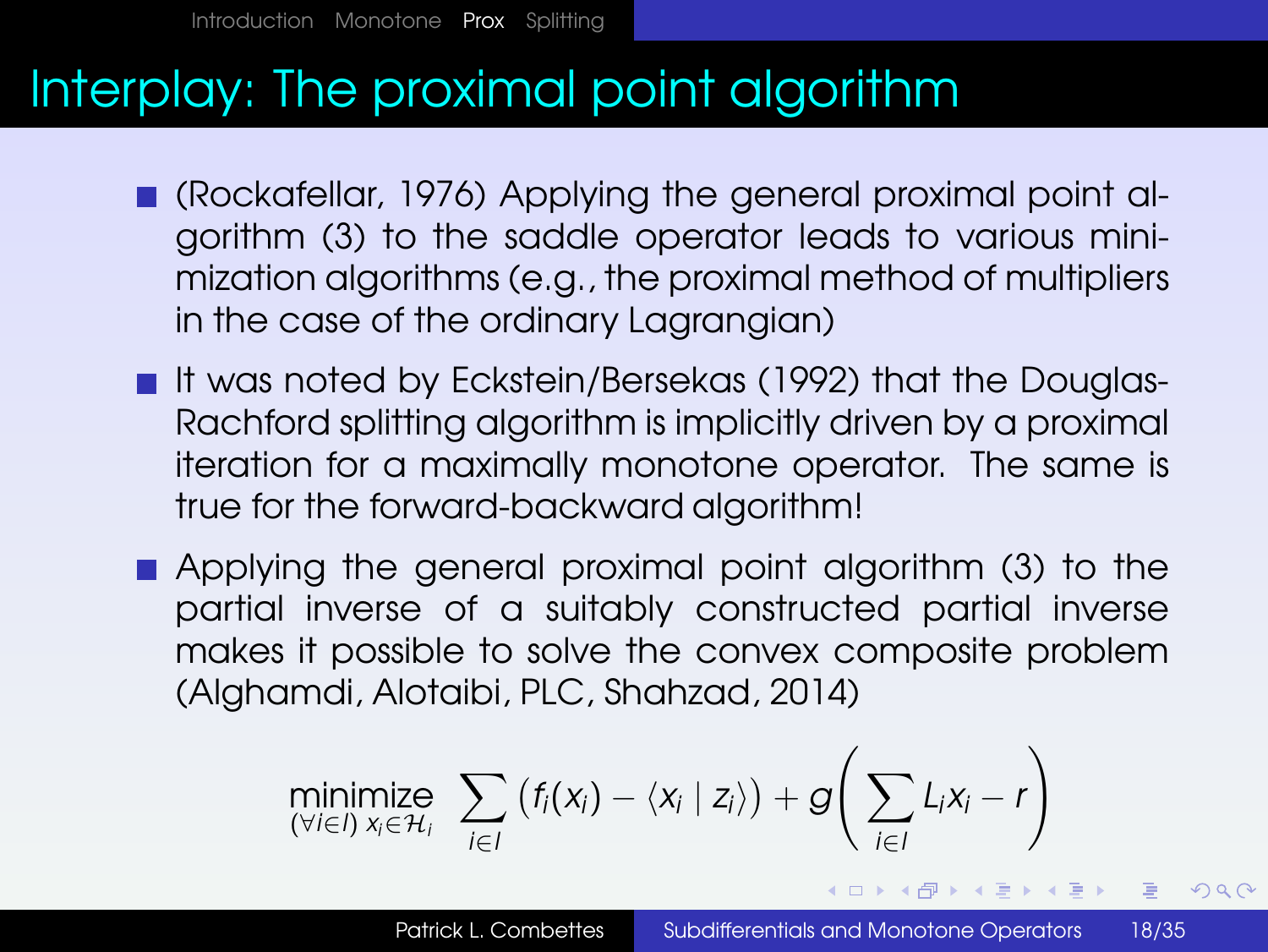### The need for monotone operators in optimization

- They offer a synthetic framework to formulate, analyze, and solve optimization problems but, more importantly,...
- **...** some key maximal monotone operators arising in the analysis and the numerical solution of convex minimization problems are not subdifferentials, for instance
	- Rockafellar, 1970) The saddle operator

*A*:  $(x_1, x_2) \mapsto \partial \mathcal{L}(\cdot, x_2)(x_1) \times \partial (-\mathcal{L}(x_1, \cdot))(x_2)$ 

associated with a closed convex concave function  $\mathcal L$ (Spingarn, 1983) The partial inverse of a maximally monotone operator (and even of a subdifferential)

- Some operators which arise in the perturbation of optimization problems are no longer subdifferentials
- Skew linear operators arising in composite primal-dual minimization problems (PLC et al., 2011+)

◆ロメ→個メ→重メ→重メー

 $E$   $\Omega$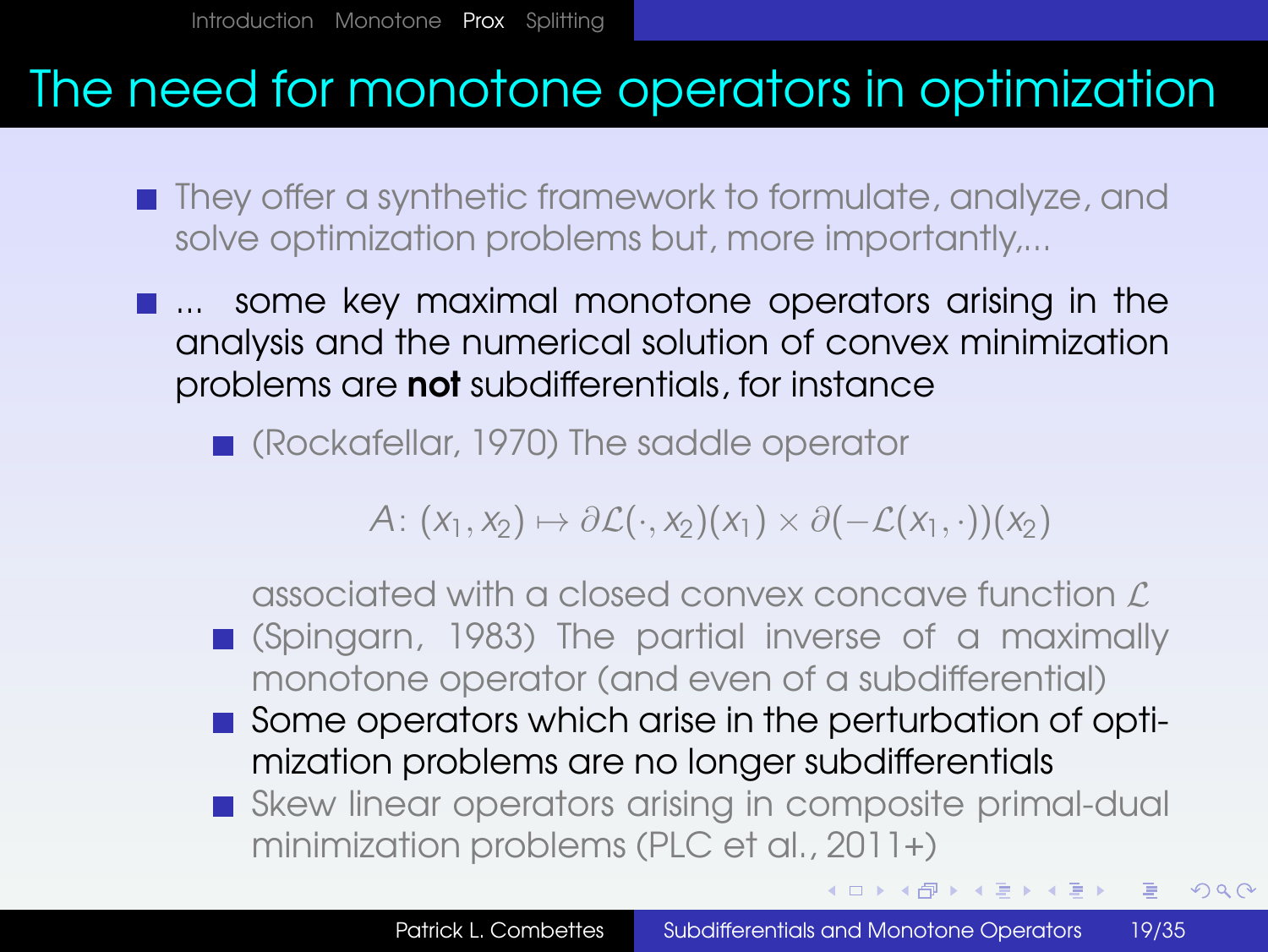### Periodic projection methods: inconsistent case



Basic feasibility problem: find a common point of nonempty closed convex sets  $(C_i)_{1\leq i\leq m}$  by the method of periodic pro- ${\sf jections} \; x_{mn+1} = {\sf proj}_1 \cdots {\sf proj}_m x_{mn}$ 

 $\blacksquare$  If the sets turn out not to intersect, the method produces a  $\textsf{cycle}\ (\overline{\mathsf{y}}_1, \overline{\mathsf{y}}_2, \overline{\mathsf{y}}_3)$ 

 $2990$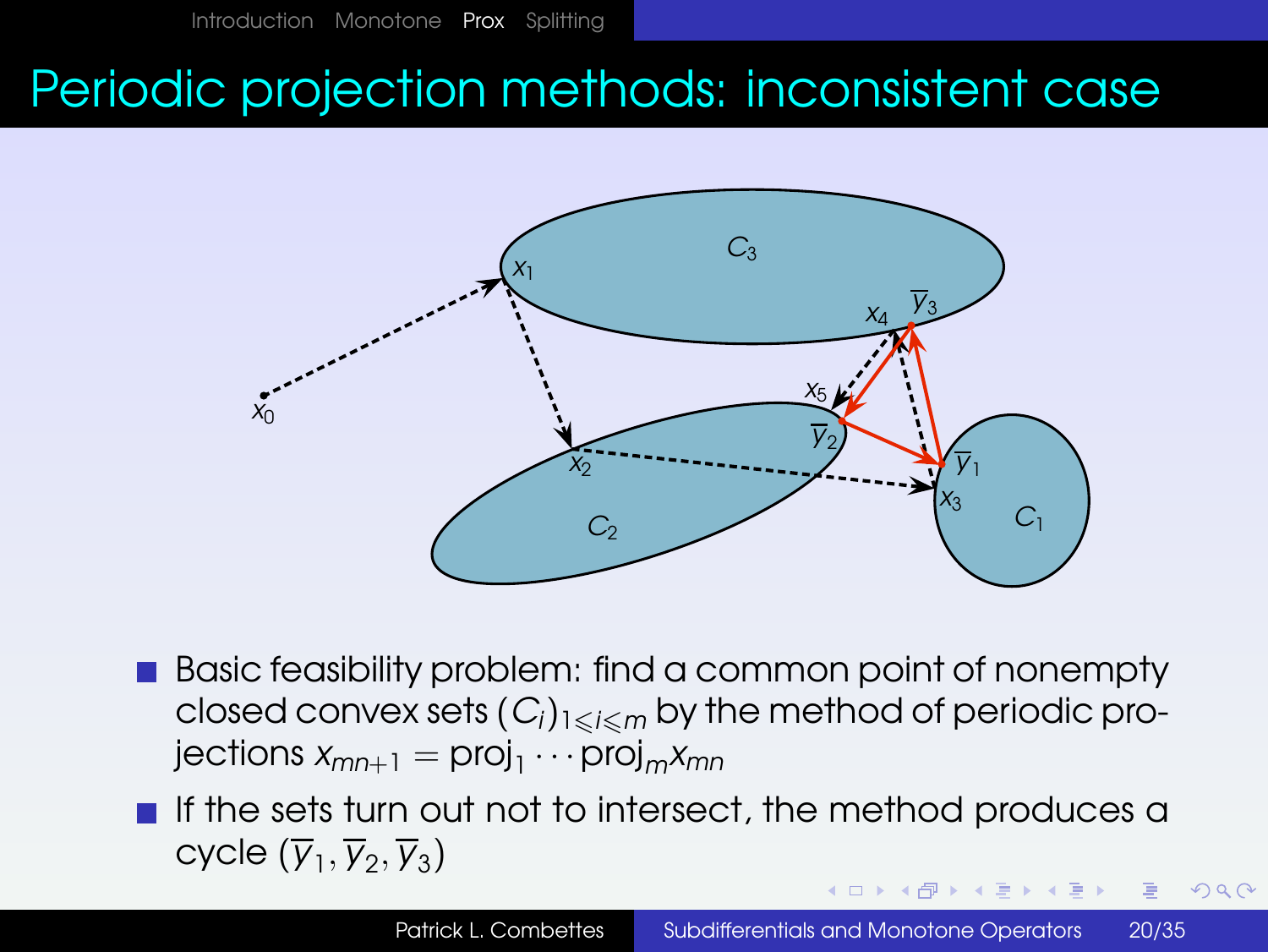### Periodic projection methods: inconsistent case

 $\blacksquare$  Denote by  $\text{cyc}(C_1, \ldots, C_m)$  is the set of  $\text{cyc}$  les of  $(C_1, \ldots, C_m)$ , i.e.,

$$
\text{cyc}(C_1,\ldots,C_m) = \{(\overline{y}_1,\ldots,\overline{y}_m) \in \mathcal{H}^m \mid \overline{y}_1 = \text{proj}_1 \overline{y}_2,\ldots, \\ \overline{y}_{m-1} = \text{proj}_{m-1} \overline{y}_m, \ \overline{y}_m = \text{proj}_m \overline{y}_1\}.
$$

**Question (Gurin-Polyak-Raik, 1967):** Let  $m \geq 3$  be an integer. Does there exist a function Φ: H*<sup>m</sup>* → R such that, for every ordered family of nonempty closed convex subsets  $(C_1, \ldots, C_m)$  of H, cyc $(C_1, \ldots, C_m)$  is the set of solutions to

$$
\underset{y_1 \in C_1, \ldots, y_m \in C_m}{\text{minimize}} \Phi(y_1, \ldots, y_m)
$$
?

K ロ ▶ K @ ▶ K ミ X K ミ X ミ → 9 Q Q Q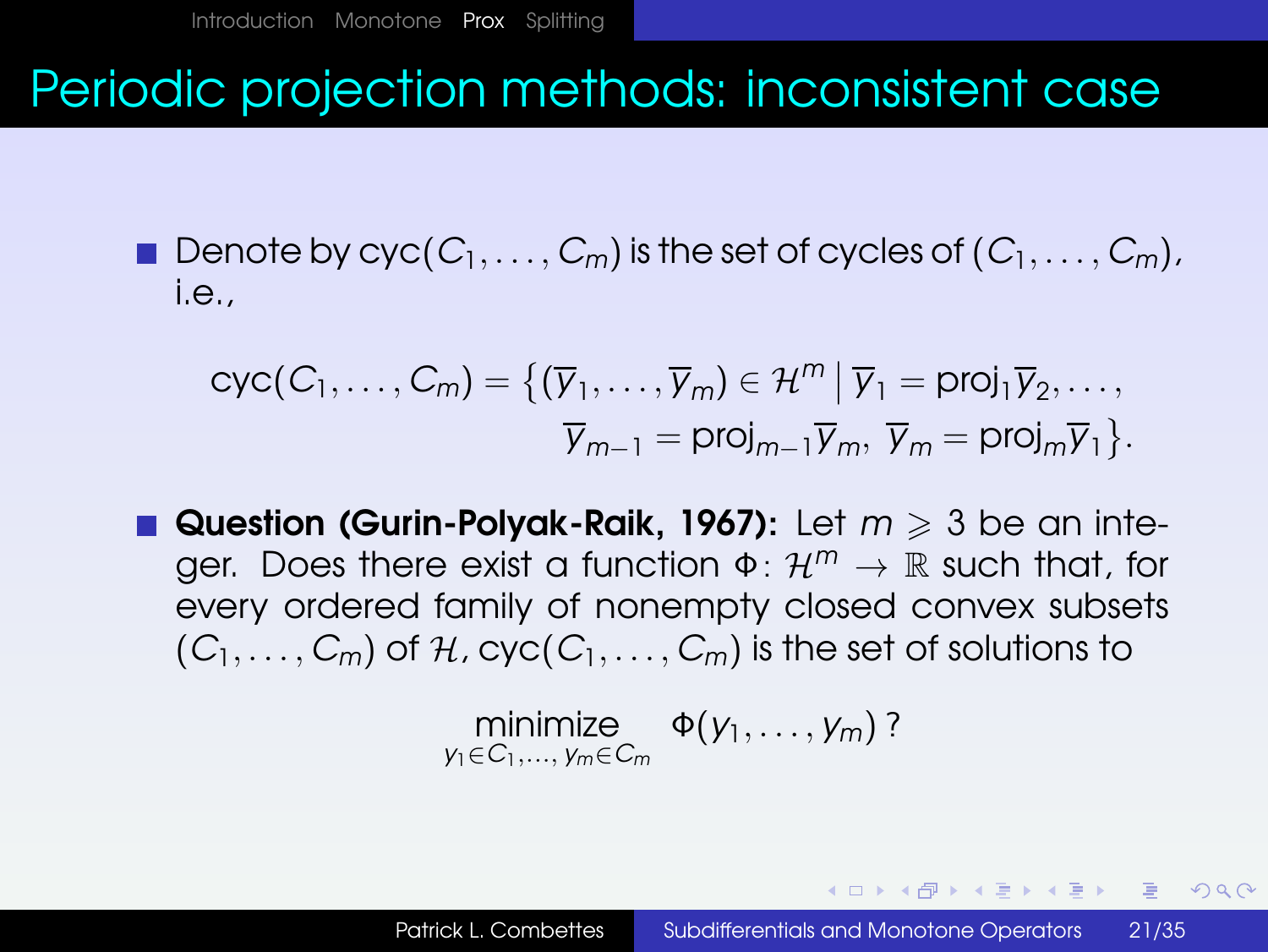# Cyclic projection methods

**Theorem (Baillon/PLC/Cominetti, 2012):** Suppose that dim  $H \geq$ 2 and let  $\mathbb{N} \ni m \geqslant 3$ . There exists **no** function  $\Phi \colon \mathcal{H}^m \to \mathbb{R}$ such that, for every ordered family of nonempty closed convex subsets  $(C_1, \ldots, C_m)$  of  $H$ ,  $cyc(C_1, \ldots, C_m)$  is the set of solutions to the variational problem

$$
\underset{y_1 \in C_1, \ldots, y_m \in C_m}{\text{minimize}} \Phi(y_1, \ldots, y_m).
$$

(B)  $PQQ$ 

何 ▶ イヨ ▶ イヨ ▶ │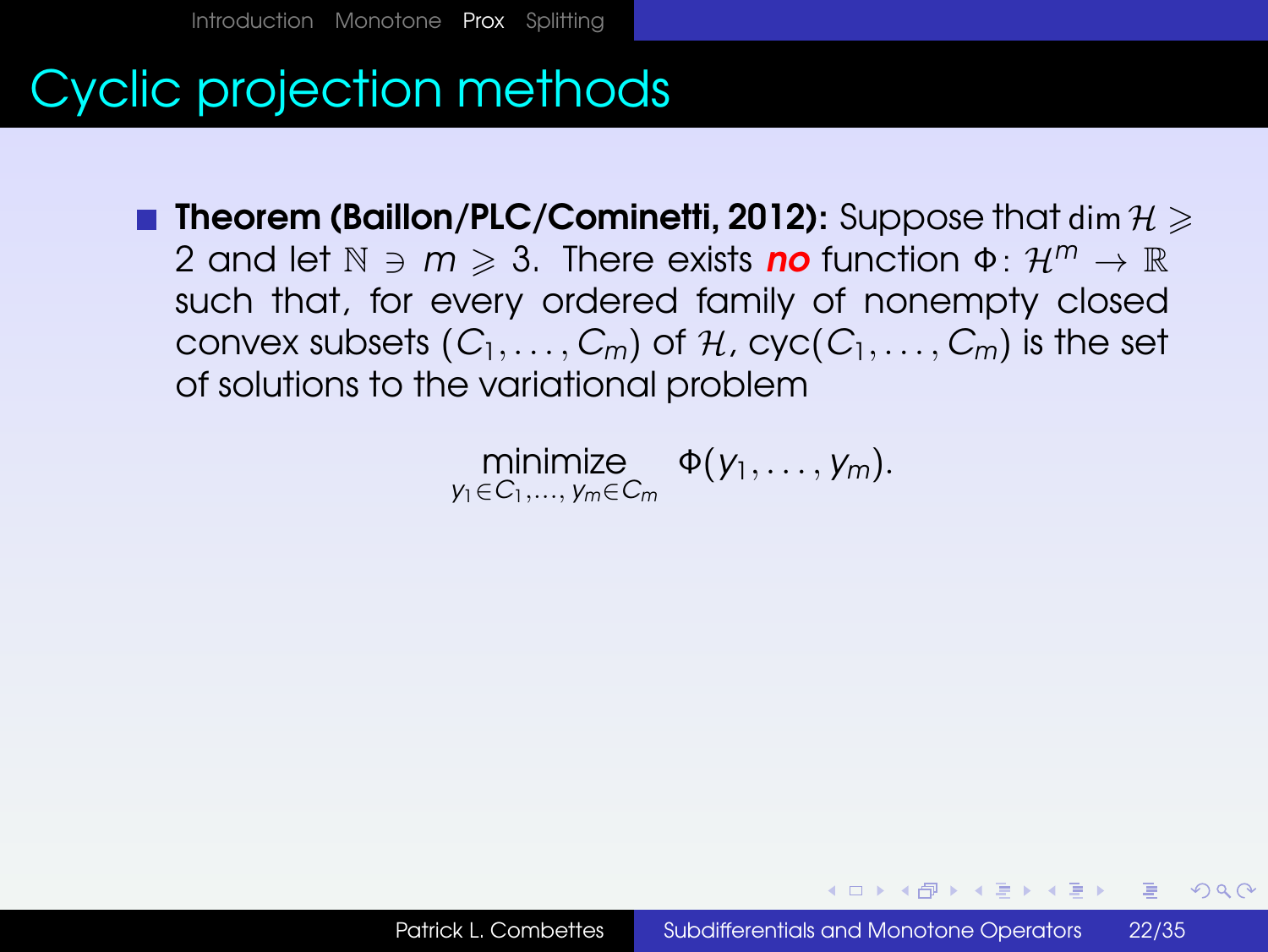# Cyclic projection methods

**Theorem (Baillon/PLC/Cominetti, 2012):** Suppose that dim  $H \geq$ 2 and let  $\mathbb{N} \ni m \geqslant 3$ . There exists **no** function  $\Phi \colon \mathcal{H}^m \to \mathbb{R}$ such that, for every ordered family of nonempty closed convex subsets  $(C_1, \ldots, C_m)$  of  $H$ ,  $cyc(C_1, \ldots, C_m)$  is the set of solutions to the variational problem

$$
\underset{y_1\in C_1,\ldots,\,y_m\in C_m}{\text{minimize}} \Phi(y_1,\ldots,y_m).
$$

■ However, cycles do have a meaning: if we denote by L the circular left shift, they solve the inclusion

$$
(0,\ldots,0)\in\underbrace{N_{C_1\times\cdots\times C_m}}_{\text{subdifferential}}(y_1,\ldots,y_m)+\underbrace{(ld-L)}_{\text{not a subdifferential}}(y_1,\ldots,y_m),
$$

which involves two maximally monotone operators

**≮ロ ▶ ⊀ 何 ▶ ⊀ ヨ ▶ ⊀ ヨ ▶** 

 $2990$ (B)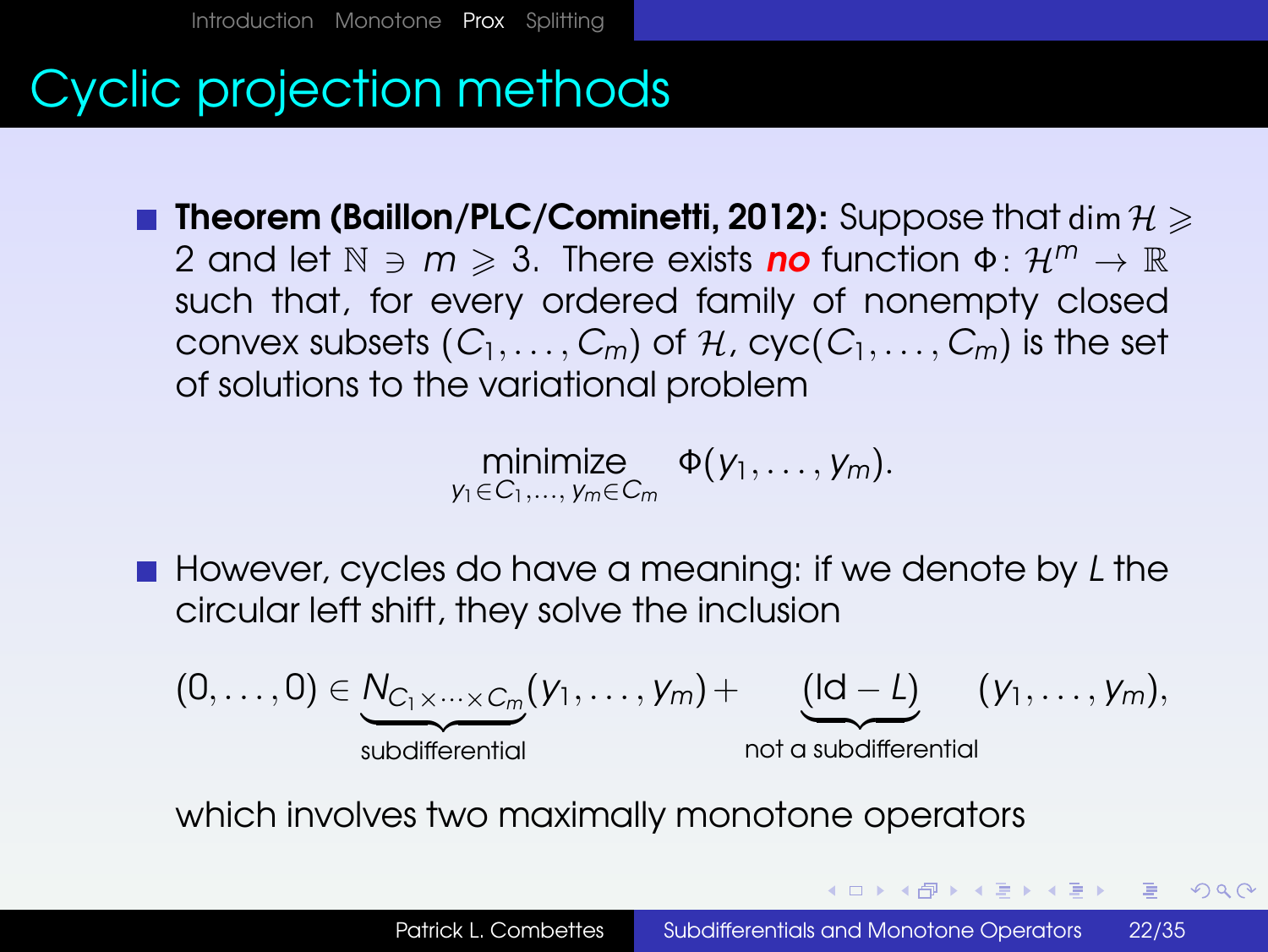### The need for monotone operators in optimization

- They offer a synthetic framework to formulate, analyze, and solve optimization problems but, more importantly,...
- **...** some key maximal monotone operators arising in the analysis and the numerical solution of convex minimization problems are not subdifferentials, for instance

Rockafellar, 1970) The saddle operator

*A*:  $(x_1, x_2) \mapsto \partial \mathcal{L}(\cdot, x_2)(x_1) \times \partial (-\mathcal{L}(x_1, \cdot))(x_2)$ 

associated with a closed convex concave function  $\mathcal L$ (Spingarn, 1983) The partial inverse of a maximally

monotone operator (and even of a subdifferential)

- Some operators which arise in the perturbation of optimization problems are no longer subdifferentials
- Skew linear operators arising in composite primal-dual minimization problems (PLC et al., 2011+)

**◆ロト ◆母ト ◆ミト →ミト** 

Georgia  $2990$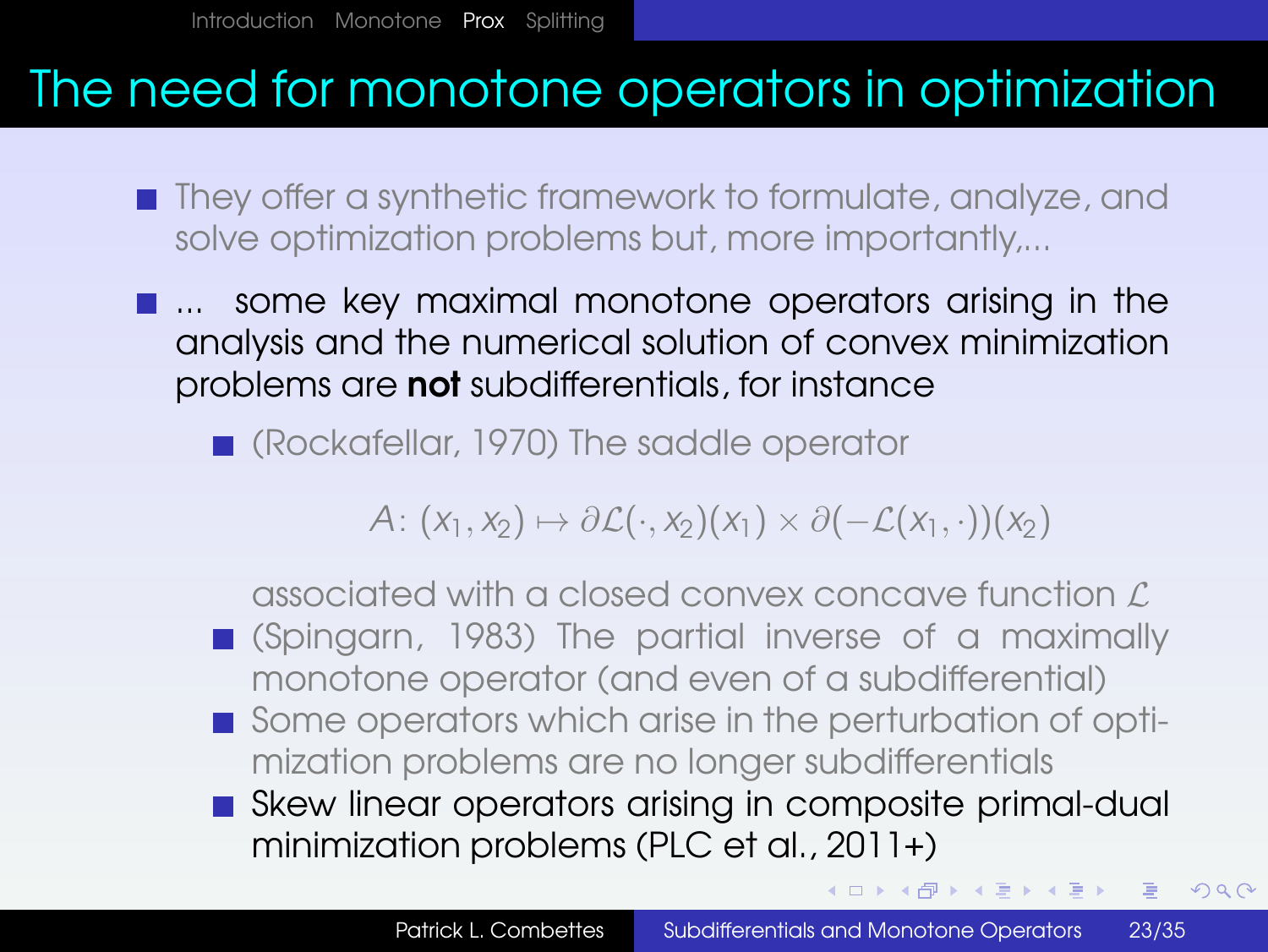# <span id="page-26-0"></span>Splitting structured problems: 3 basic methods

- $A, B \colon \mathcal{H} \to 2^{\mathcal{H}}$  maximally monotone, solve  $0 \in A\overline{\mathsf{x}} + B\overline{\mathsf{x}}.$ 
	- Douglas-Rachford splitting (1979)

$$
\begin{cases}\n y_n = J_{\gamma B} x_n \\
 z_n = J_{\gamma A} (2y_n - x_n) \\
 x_{n+1} = x_n + z_n - y_n\n\end{cases}
$$

**■**  $B: \mathcal{H} \rightarrow \mathcal{H}$  1/ $\beta$ -cocoercive: forward-backward splitting (1979+)

  $0<\gamma_{\textit{n}}<2/\beta$  $y_n = x_n - \gamma_n B x_n$  $X_{n+1} = J_{\gamma_n A} y_n$ 

**■**  $B: \mathcal{H} \rightarrow \mathcal{H}$  µ-Lipschitzian: forward-backward-forward splitting (2000)

$$
\begin{cases}\n0 < \gamma_n < 1/\mu \\
y_n = x_n - \gamma_n B x_n \\
z_n = J_{\gamma_n} \Delta y_n \\
r_n = z_n - \gamma_n B z_n \\
x_{n+1} = x_n - y_n + r_n\n\end{cases}
$$

 $\mathbb{D} \times \mathbb{R} \times \mathbb{R} \times \mathbb{R} \times \mathbb{R}$ 

 $QQQ$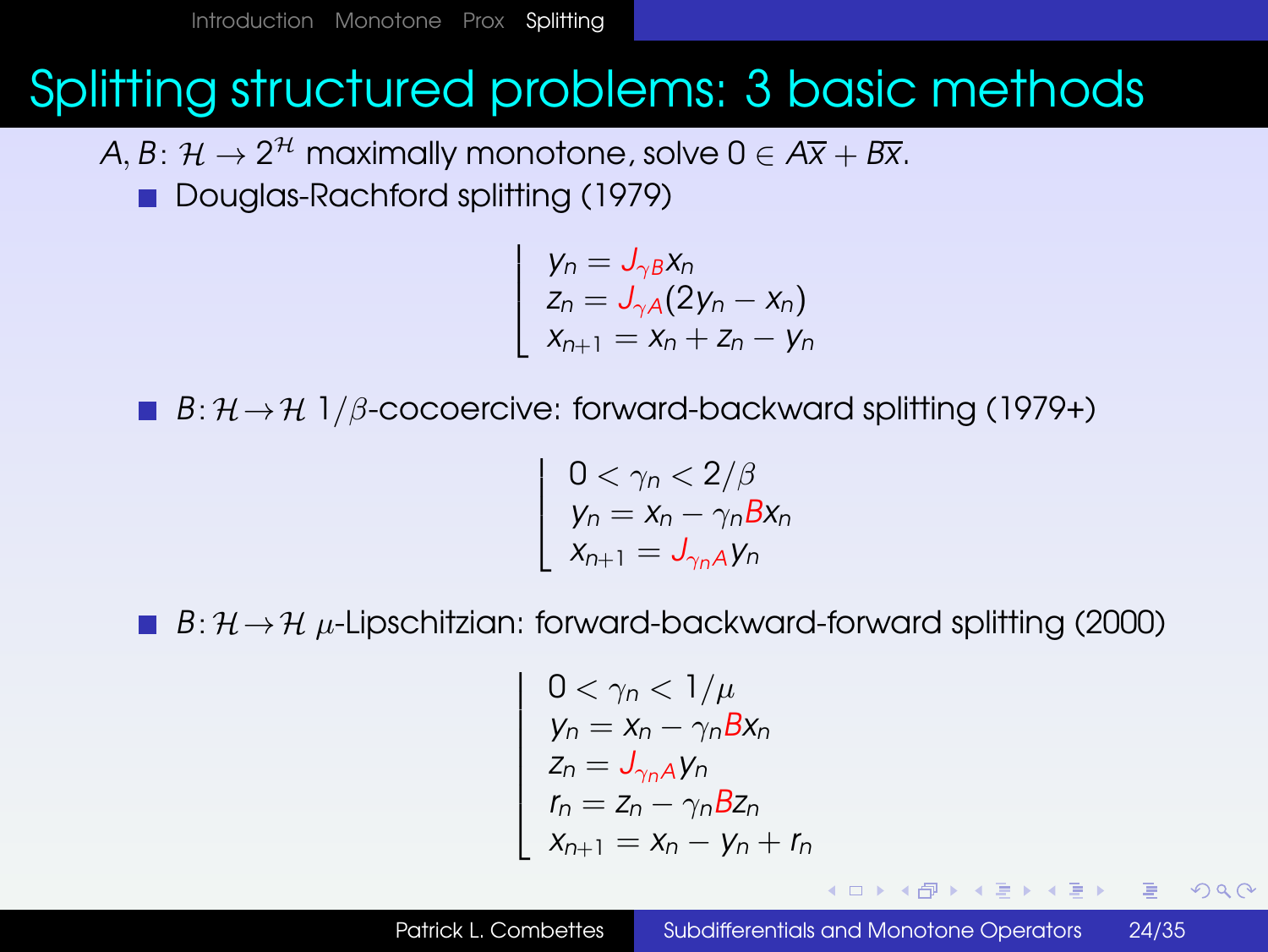# Splitting structured problems: 3 basic methods

- A large number of minimization methods are special cases of these monotone operator splitting methods in a suitable setting that may involve
	- product spaces
	- dual spaces
	- primal-dual spaces
	- **renormed spaces**
	- or a combination thereof
- **The simplifying reformulations typically involve monotone** operators which are not subdifferentials. For instance, the primal-dual minimization of  $f + g \circ L$  leads to the monotone+skew model (Briceño-Arias/PLC, 2011)

$$
\begin{bmatrix} 0 \\ 0 \end{bmatrix} \in \begin{bmatrix} \partial f & 0 \\ 0 & \partial g^* \end{bmatrix} \begin{bmatrix} x \\ x^* \end{bmatrix} + \begin{bmatrix} 0 & L^* \\ -L & 0 \end{bmatrix} \begin{bmatrix} x \\ x^* \end{bmatrix}
$$

K □ ▶ K @ ▶ K ミ ▶ K ミ ▶ ...

 $\equiv$   $\Omega$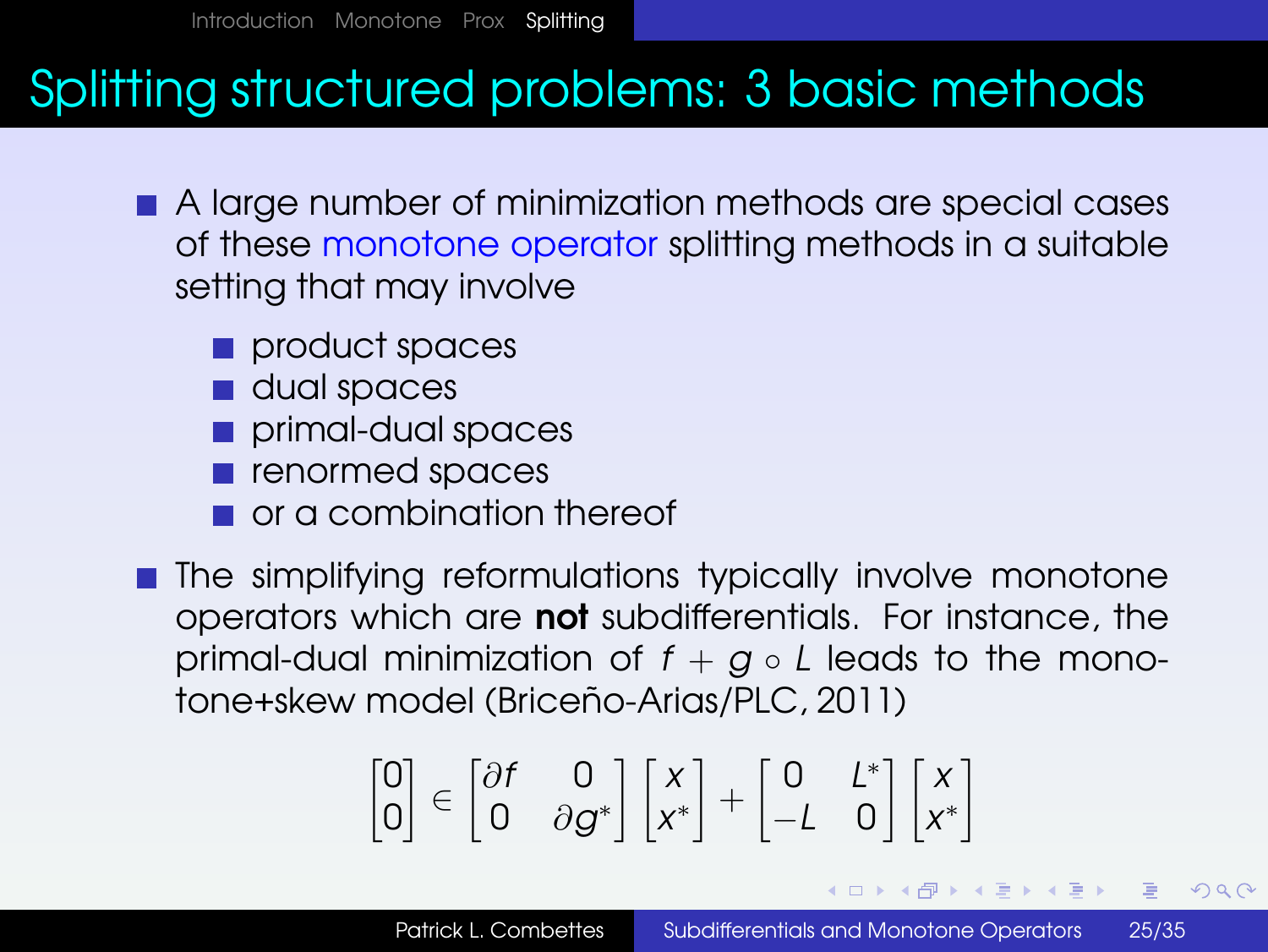# Proximal splitting methods in convex optimization

 $f \in \Gamma_0(H)$ ,  $\varphi_k \in \Gamma_0(\mathcal{G}_k)$ ,  $\ell_k \in \Gamma_0(\mathcal{G}_k)$  strongly convex,  $L_k: \mathcal{H} \to$  $\mathcal{G}_k$  linear bounded,  $||L_k|| = 1$ , *h*:  $\mathcal{H} \rightarrow \mathbb{R}$  convex and smooth:

$$
\underset{x \in \mathcal{H}}{\text{minimize}} \ \ f(x) + \sum_{k=1}^{p} (\varphi_k \, \Box \, \ell_k)(L_k x - r_k) + h(x)
$$

A splitting algorithm activates each function and each linear operator individually

KED KAP KIED KIED EL POLO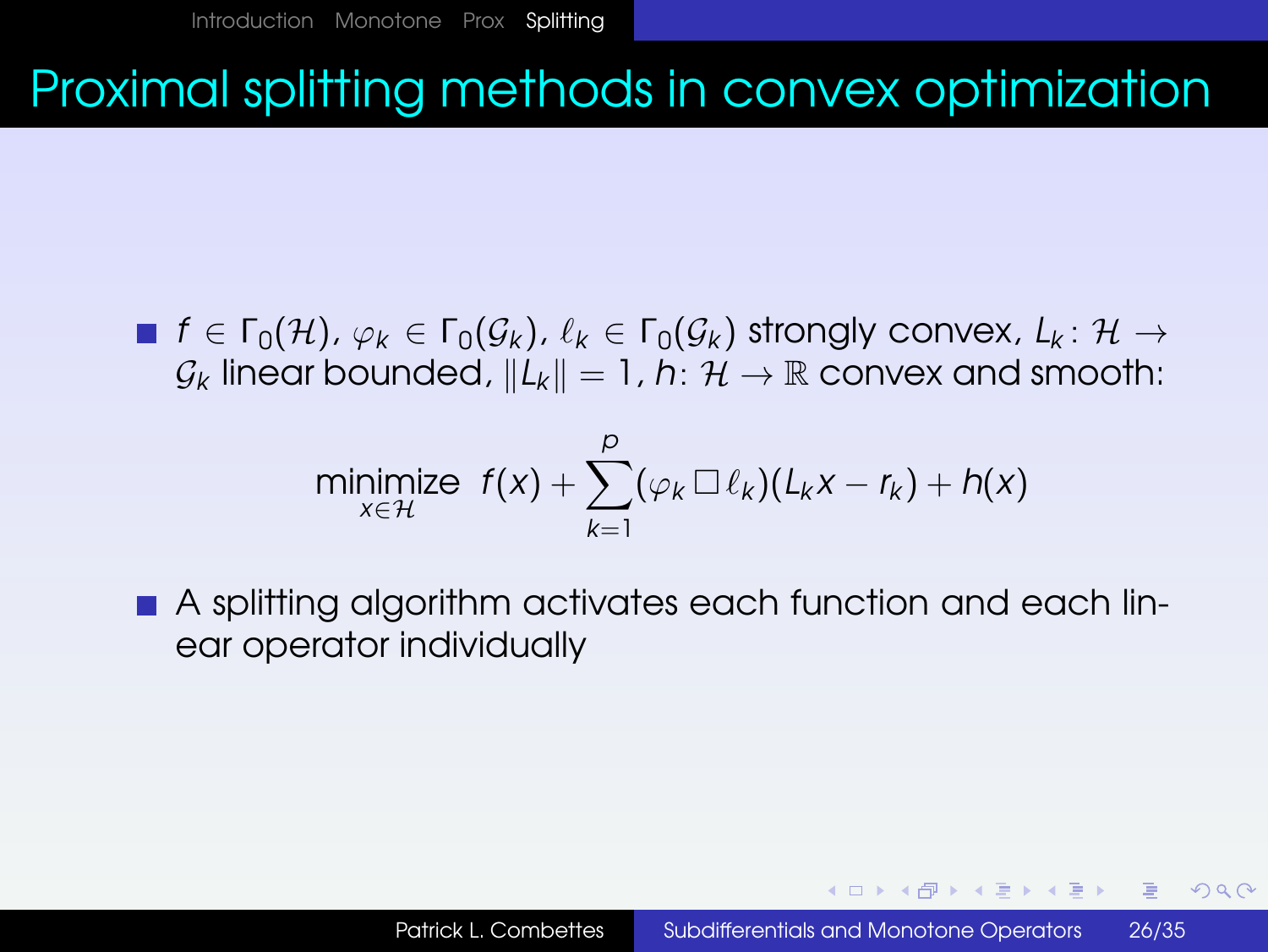### Proximal splitting methods in convex optimization

$$
\blacksquare A = \partial f, \ C = \nabla h, \ B_k = \partial g_k, \ \text{and} \ D_k = \partial \ell_k
$$

$$
\blacksquare \mathcal{K} = \mathcal{H} \oplus \mathcal{G}_1 \oplus \cdots \oplus \mathcal{G}_p
$$

- $\textsf{Subdifferential: } \textit{\textbf{M}}\colon \mathcal{K} \rightarrow 2^{\mathcal{K}}\colon (x,v_1,\ldots,v_p) \mapsto$  $(-z+Ax) \times (r_1+B_1^{-1}v_1) \times \cdots \times (r_p+B_p^{-1}v_p)$
- Not a subdifferential:  $\mathbf{Q} : \mathcal{K} \to \mathcal{K} : (x, v_1, \ldots, v_n) \mapsto$  $(Cx + \sum_{k=1}^{p} L_{k}^{*} v_{k}, -L_{1}x + D_{1}^{-1} v_{1}, \ldots, -L_{p}x + D_{p}^{-1} v_{p})$
- $\blacksquare$  M and Q are maximally monotone, Q is Lipschitzian, the zeros of  $M + Q$  are primal-dual solutions
- Solve 0 ∈  $Mx + Qx$ , where  $x = (x, v_1, \ldots, v_p)$  via Tseng's forward-backward-forward splitting algorithm

$$
\begin{cases}\n\mathbf{y}_n = \mathbf{x}_n - \mathbf{Q}\mathbf{x}_n \\
\mathbf{p}_n = (\mathbf{Id} + \mathbf{M})^{-1} \mathbf{y}_n \\
\mathbf{q}_n = \mathbf{p}_n - \mathbf{Q}\mathbf{p}_n \\
\mathbf{x}_{n+1} = \mathbf{x}_n - \mathbf{y}_n + \mathbf{q}_n\n\end{cases}
$$

in  $K$  to get...

 $2Q$ 

目

ヨメ イヨメー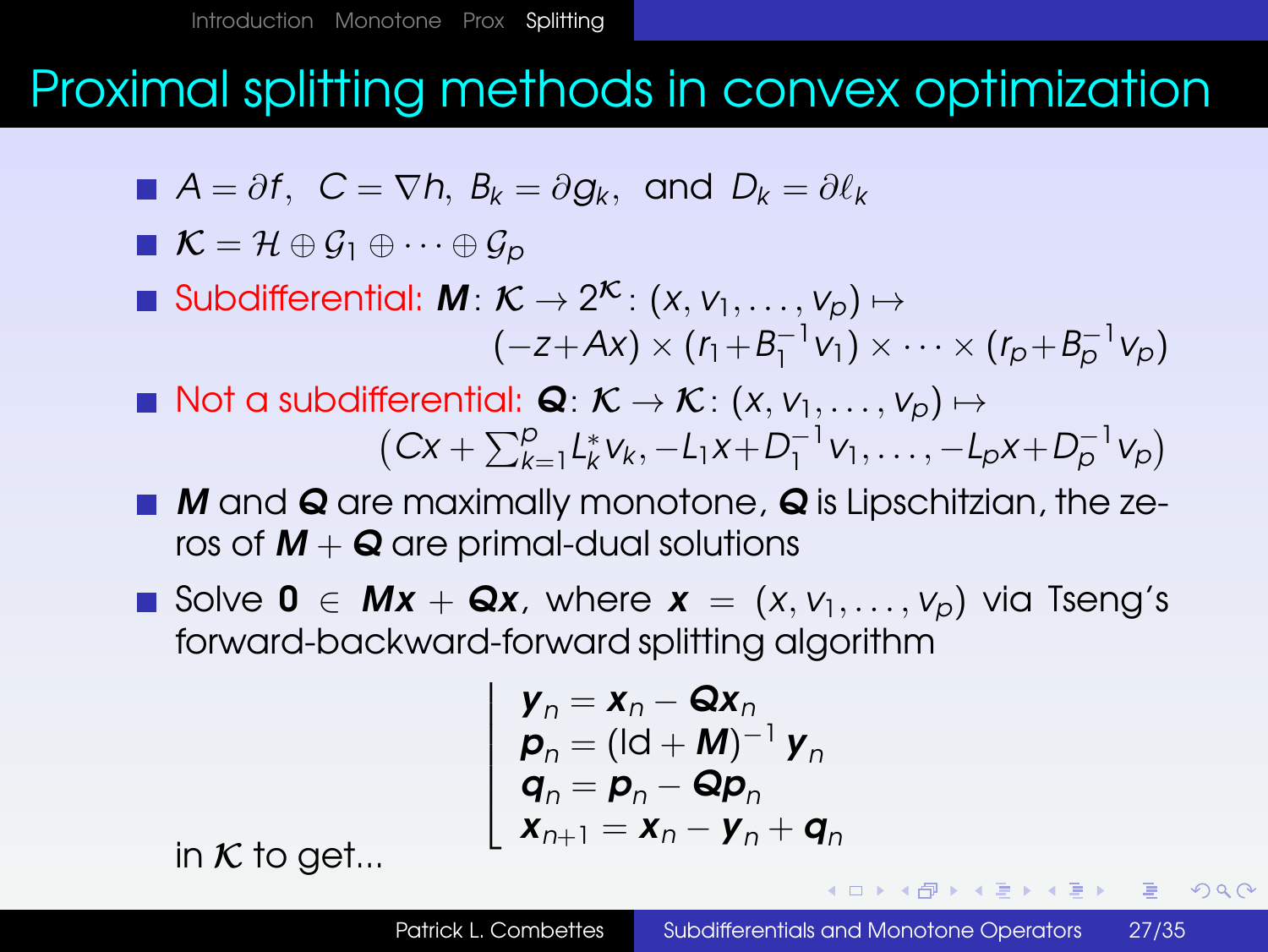# Proximal splitting methods in convex optimization

#### Algorithm:

for 
$$
n = 0, 1, ...
$$
  
\n
$$
\begin{cases}\ny_{1,n} = x_n - (\nabla h(x_n) + \sum_{k=1}^m L_k^* v_{k,n}) \\
p_{1,n} = \text{prox}_f y_{1,n} \\
\text{For } k = 1, ..., p \\
y_{2,k,n} = v_{k,n} + (L_k x_n - \nabla \ell_k^* (v_{k,n})) \\
p_{2,k,n} = \text{prox}_{g_k^*} (y_{2,k,n} - r_k) \\
q_{2,k,n} = p_{2,k,n} + (L_k p_{1,n} - \nabla \ell_k^* (p_{2,k,n})) \\
v_{k,n+1} = v_{k,n} - y_{2,k,n} + q_{2,k,n} \\
q_{1,n} = p_{1,n} - (\nabla h(p_{1,n}) + \sum_{k=1}^m L_k^* p_{2,k,n}) \\
x_{n+1} = x_n - y_{1,n} + q_{1,n}\n\end{cases}
$$

■  $(x_n)_{n \in \mathbb{N}}$  converges weakly to a solution and  $((v_{k,n})_{1 \leq k \leq p})_{n \in \mathbb{N}}$ converges weakly to a solution and to a dual solution (PLC/Pesquet, 2012; PLC, 2013)

 $QQQ$ 

目

何 ▶ イヨ ▶ イヨ ▶ │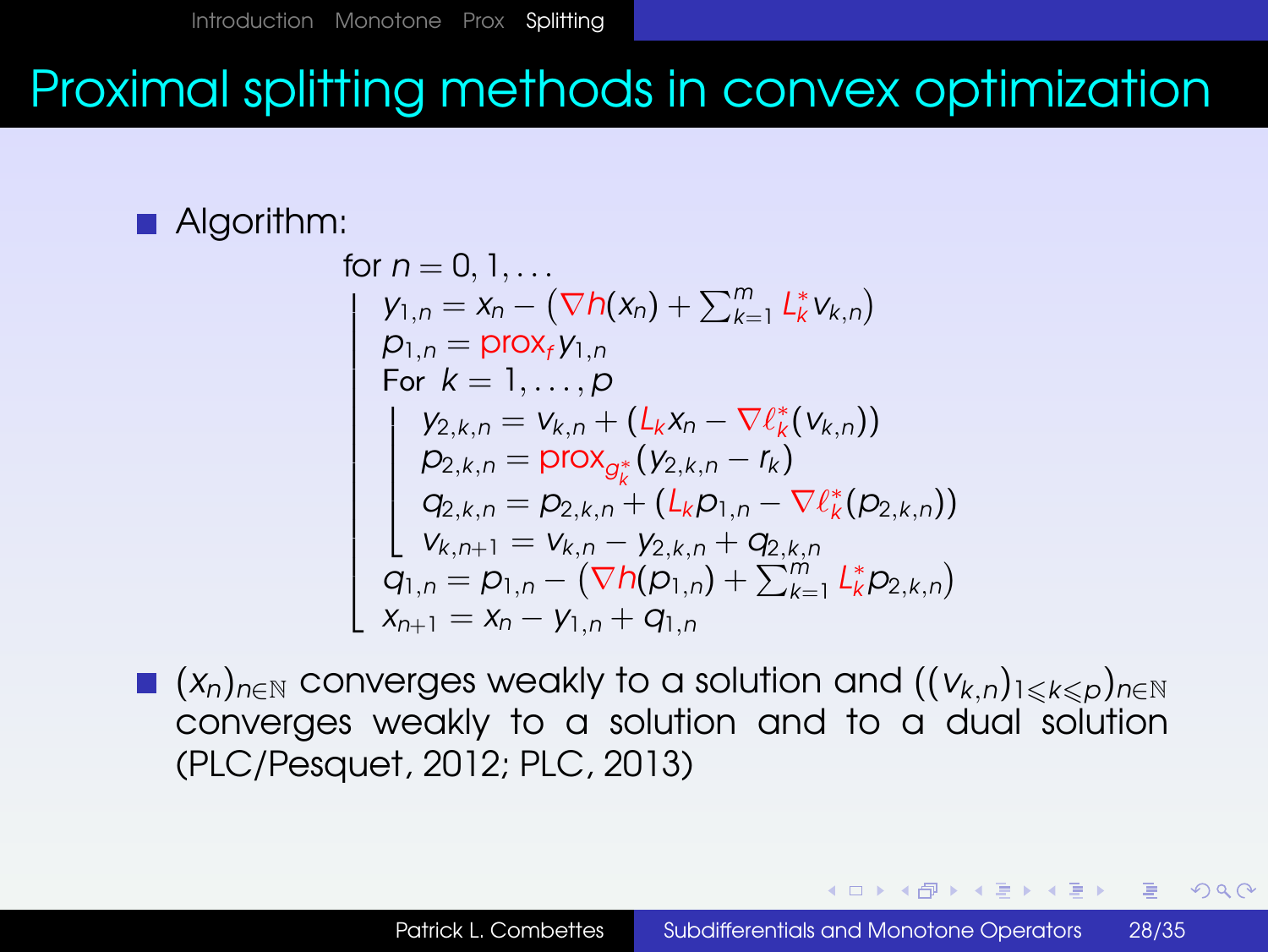#### Some limitations of the state-of-the-art

We present a new framework that circumvents simultaneously the limitations of current methods, which require:

- $\blacksquare$  inversions of linear operators or knowledge of bounds on norms of all the *Lki*
- **the proximal parameters must be the same for all the subd**ifferential operators
- activation of the proximal operators of all the functions: impossible in huge-scale problems
- synchronicity: all proximity operator evaluations must be computed and used during the current iteration

and, in general,

**converge only weakly** 

KED KARD KID KID KID KORA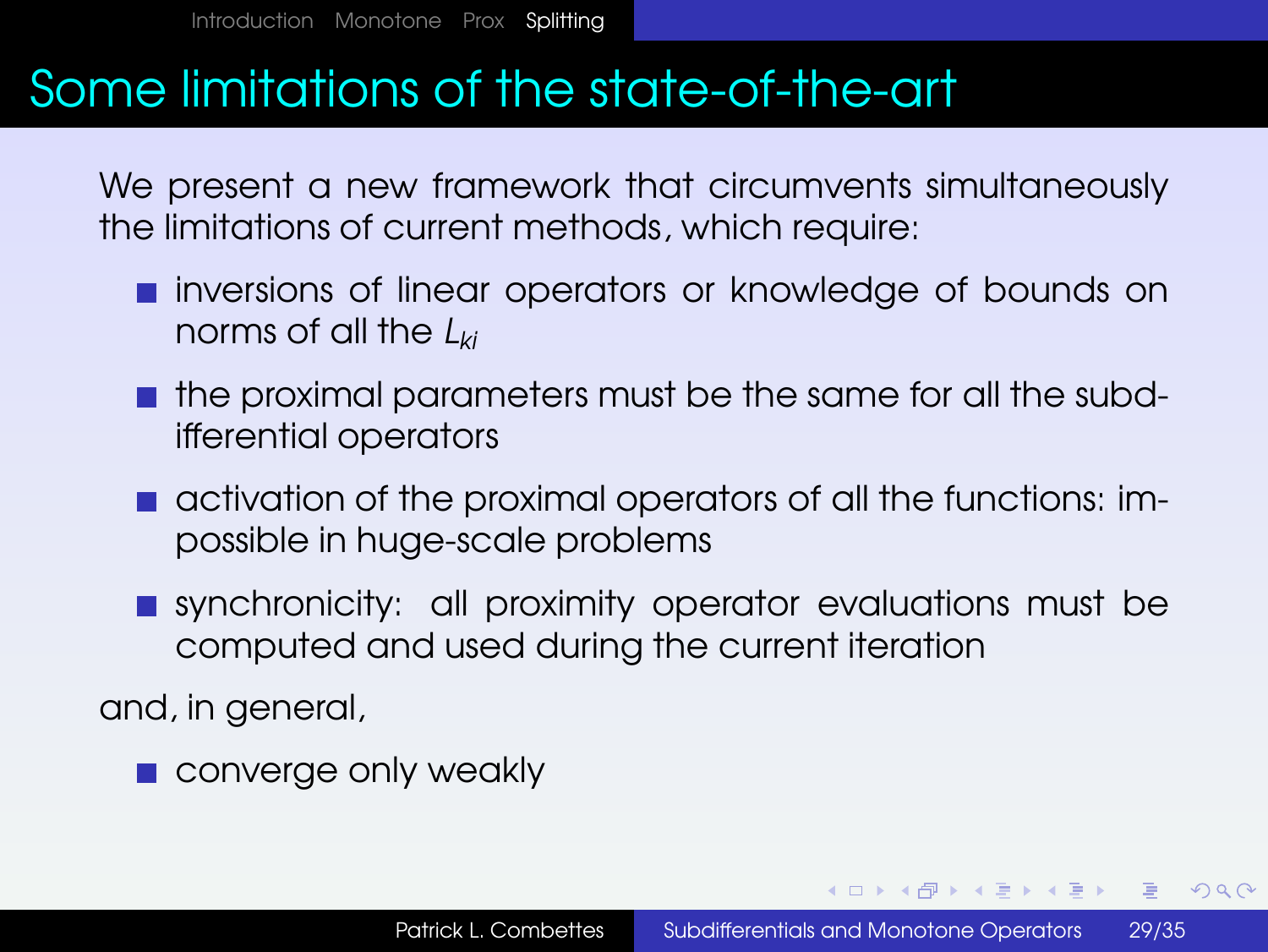# Composite convex optimization problem

 $\blacksquare$  Let **F** be the set of solutions to the problem

$$
\underset{x_i \in \mathcal{H}_i, i \in I}{\text{minimize}} \quad \sum_{i \in I} \left( f_i(x_i) - \langle x_i \mid z_i^* \rangle \right) + \sum_{k \in K} g_k \bigg( \sum_{i \in I} L_{ki} x_i - r_k \bigg)
$$

 $\forall$  where  $f_i \in \Gamma_0(\mathcal{H}_i)$ ,  $g_k \in \Gamma_0(\mathcal{G}_k)$ ,  $L_{ki} \in \mathscr{B}(\mathcal{H}_i, \mathcal{G}_k)$ 

Let  $F^*$  be the set of solutions to the dual problem

$$
\underset{\mathbf{v}_k^* \in \mathcal{G}_k, k \in K}{\text{minimize}} \quad \sum_{i \in I} f_i^* \left( z_i^* - \sum_{k \in K} L_{ki}^* \mathbf{v}_k^* \right) + \sum_{k \in K} \left( g_k^*(\mathbf{v}_k^*) + \langle \mathbf{v}_k^* | r_k \rangle \right)
$$

Associated Kuhn-Tucker set (set of zeros a maximally monotone operator which is **not** a subdifferential)

$$
\mathbf{Z} = \left\{ \left( (\overline{x}_i)_{i \in I}, (\overline{v}_k^*)_{k \in K} \right) \middle| \overline{x}_i \in \mathcal{H}_i \text{ and } z_i^* - \sum_{k \in K} L_{ki}^* \overline{v}_k^* \in \partial f_i(\overline{x}_i),
$$

$$
\overline{v}_k^* \in \mathcal{G}_k \text{ and } \sum_{i \in I} L_{ki} \overline{x}_i - r_k \in \partial g_k^* (\overline{v}_k^*) \right\}
$$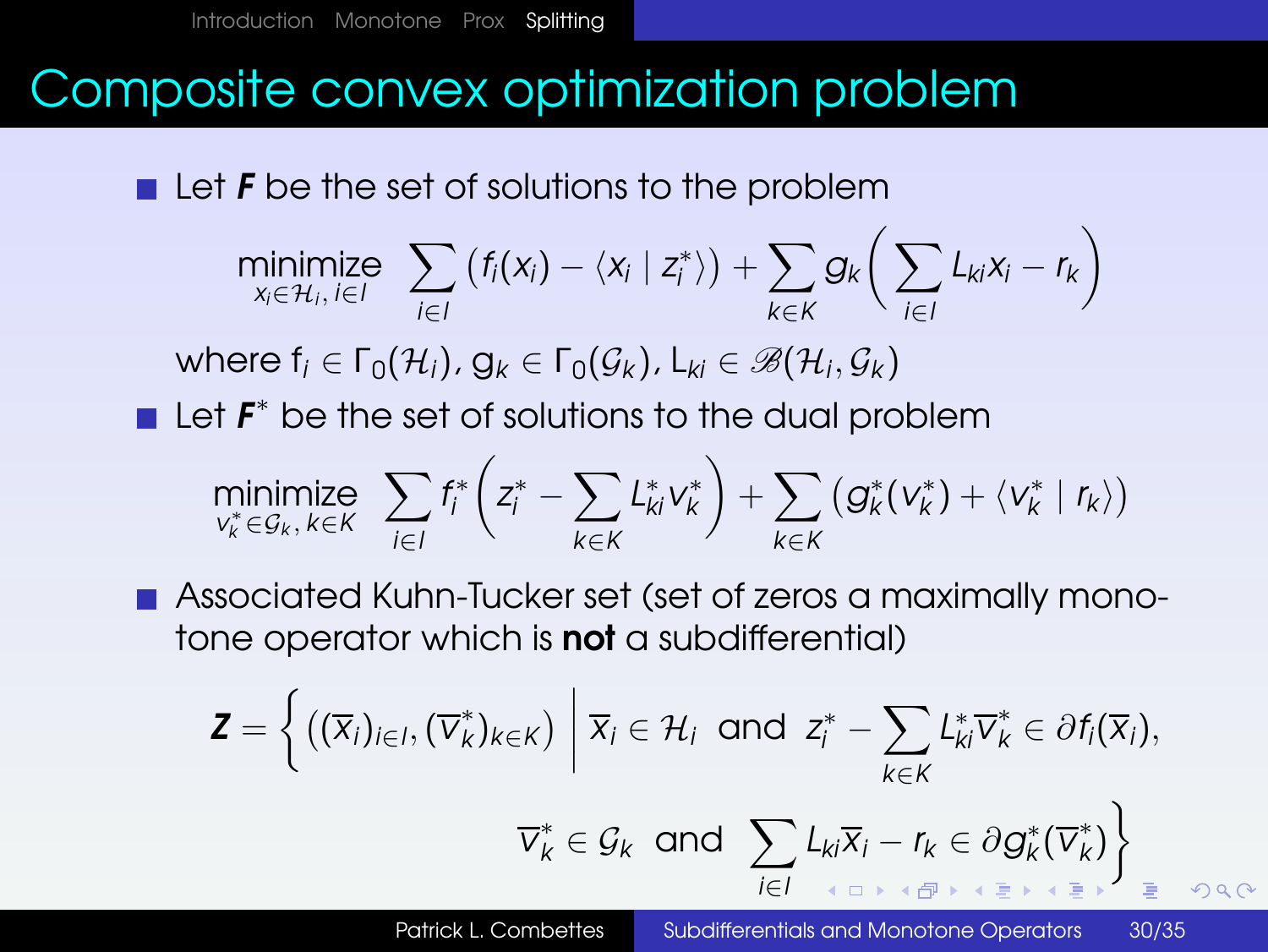# Underlying geometry: The Kuhn-Tucker set



4日)

目

目

 $299$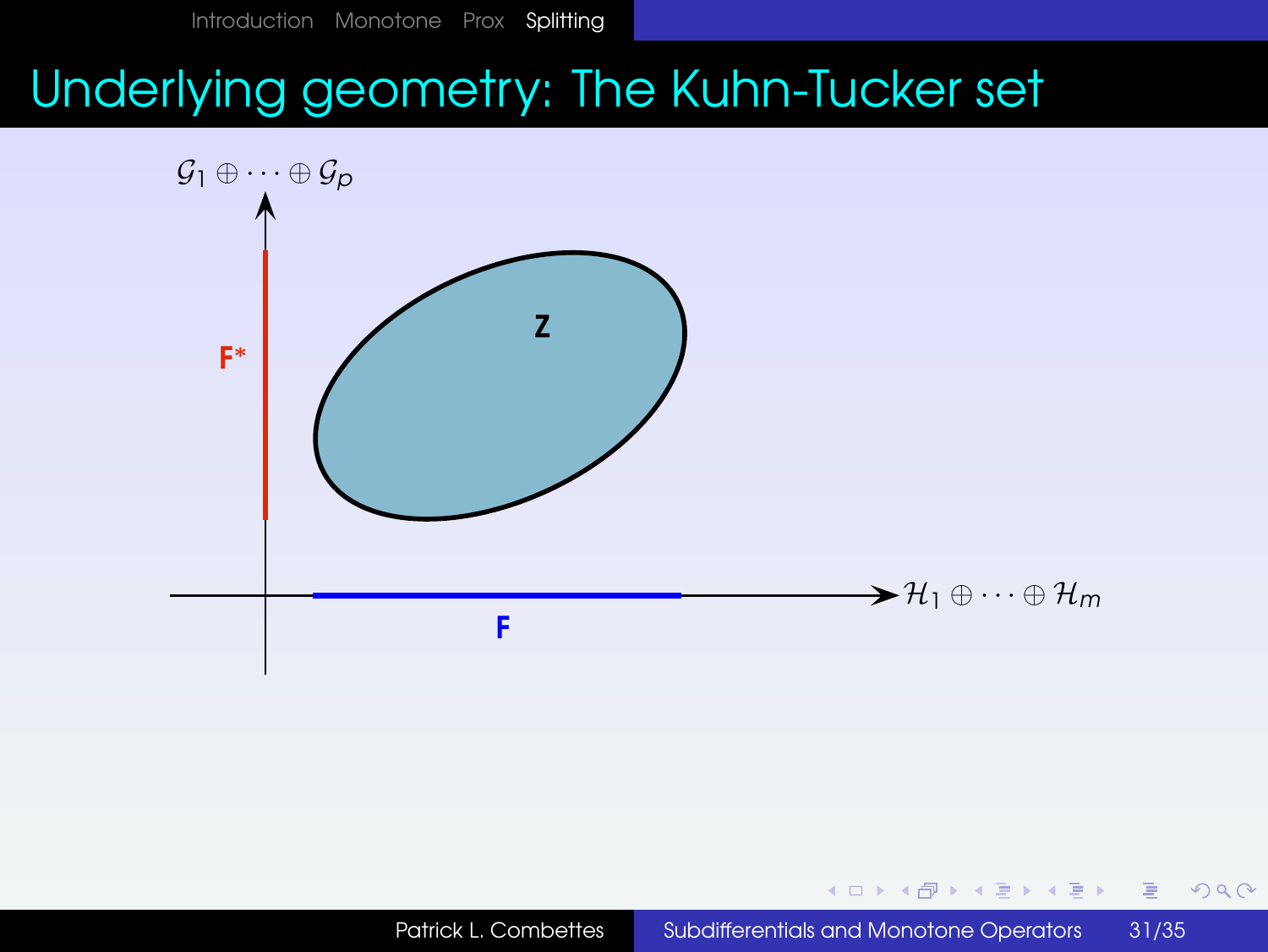# Underlying geometry: The Kuhn-Tucker set



Choose suitable points in the graphs of (∂*fi*)*i*∈*<sup>I</sup>* and (∂*g<sup>k</sup>* )*k*∈*<sup>K</sup>* to construct a half-space H*<sup>n</sup>* containing Z

Algorithm:  $(\mathbf{x}_{n+1}, \mathbf{v}_{n+1}^*) = P_{\mathbf{H}_n}(\mathbf{x}_n, \mathbf{v}_n^*) \longrightarrow (\mathbf{x}, \mathbf{v}^*) \in \mathbf{Z} \subset \mathbf{F} \times \mathbf{F}^*$ 

 $2Q$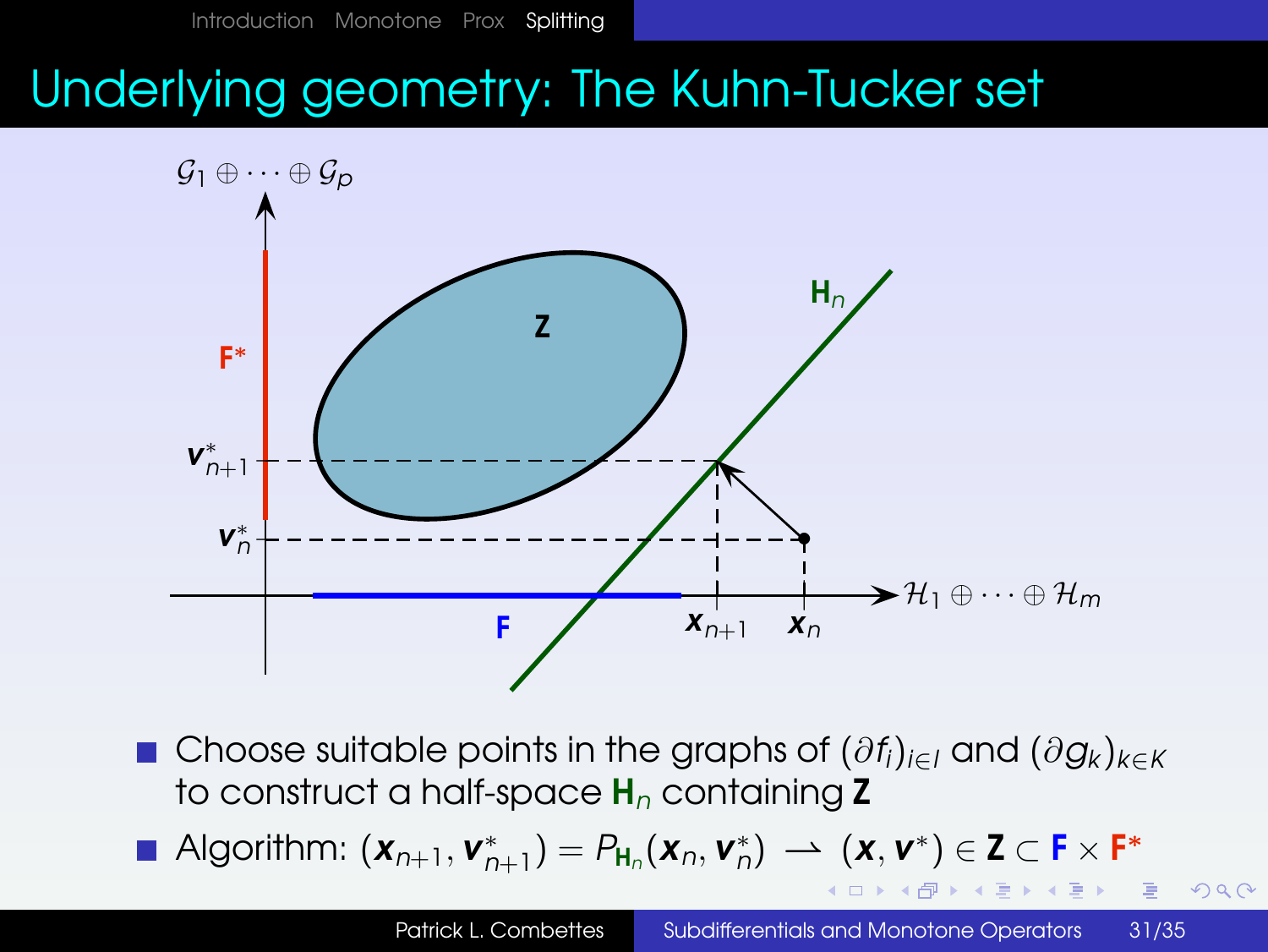# Asynchronous block-iterative proximal splitting (PLC/Eckstein, 2018)

for 
$$
n = 0, 1, ...
$$
  
\nfor every  $i \in I_n$   
\n
$$
\begin{cases}\n\int_{i,n}^{n} \sum_{k \in K} L_{ik}^{*} v_{k,c_{i}}^{*}(n) \\
\int_{i,n}^{n} \sum_{k \in K} L_{ik}^{*} v_{k,c_{i}}^{*}(n) \\
\int_{i}^{n} (a_{i,n}, \sigma_{i,n}^{*}) = (\text{prox}_{\gamma_{i,c_{i}}(n)} f_{i}(x_{i,c_{i}}(n) + \gamma_{i,c_{i}}(n)(z_{i} - I_{i,n}^{*}))), \gamma_{i,c_{i}}^{-1}(n)(x_{i,c_{i}}(n) - \alpha_{i,n}) - I_{i,n}^{*}\n\end{cases}
$$
\nfor every  $i \in I \setminus I_n$   
\n
$$
\begin{cases}\n(a_{i,n}, \sigma_{i,n}^{*}) = (a_{i,n-1}, \sigma_{i,n-1}^{*}) \\
(a_{i,n}, \sigma_{i,n}^{*}) = (a_{i,n-1}, \sigma_{i,n-1}^{*}) \\
\text{for every } k \in K_n \\
\int_{i}^{n} (b_{k,n}, b_{k,n}^{*}) = (r_k + \text{prox}_{\mu_k, d_k(n)} g_k(l_k, n + \mu_k, d_k(n) v_{k,d_k(n)}^{*} - r_k), v_{k,d_k(n)}^{*} + \mu_{k,d_k(n)}^{-1}(l_k, n - b_{k,n})) \\
\text{for every } k \in K \setminus K_n \\
\int_{i}^{n} (b_{k,n}, b_{k,n}^{*}) = (b_{k,n-1}, b_{k,n-1}^{*}) \\
\int_{i}^{n} (f_{i,n}^{*})_{i=1}, (f_{k,n})_{k \in K} = ((\sigma_{i,n}^{*} + \sum_{k \in K} L_{ik}^{*} b_{k,n}^{*})_{i \in I}, (b_{k,n} - \sum_{i \in I} L_{ki} a_{i,n})_{k \in K}) \\
\int_{i}^{n} a_{n} = \sum_{i \in I} |f_{i,n}^{*}|^{2} + \sum_{k \in K} |f_{k,n}|^{2} \\
\int_{i}^{n} a_{n} = \frac{\lambda_{n}}{\tau_{n}} \max\left\{0, \sum_{i \in I} (\langle x_{i,n} | f_{i,n}^{*} \rangle - \langle a_{i,n} | \sigma_{i,n}^{*} \rangle) + \sum_{k \in K}
$$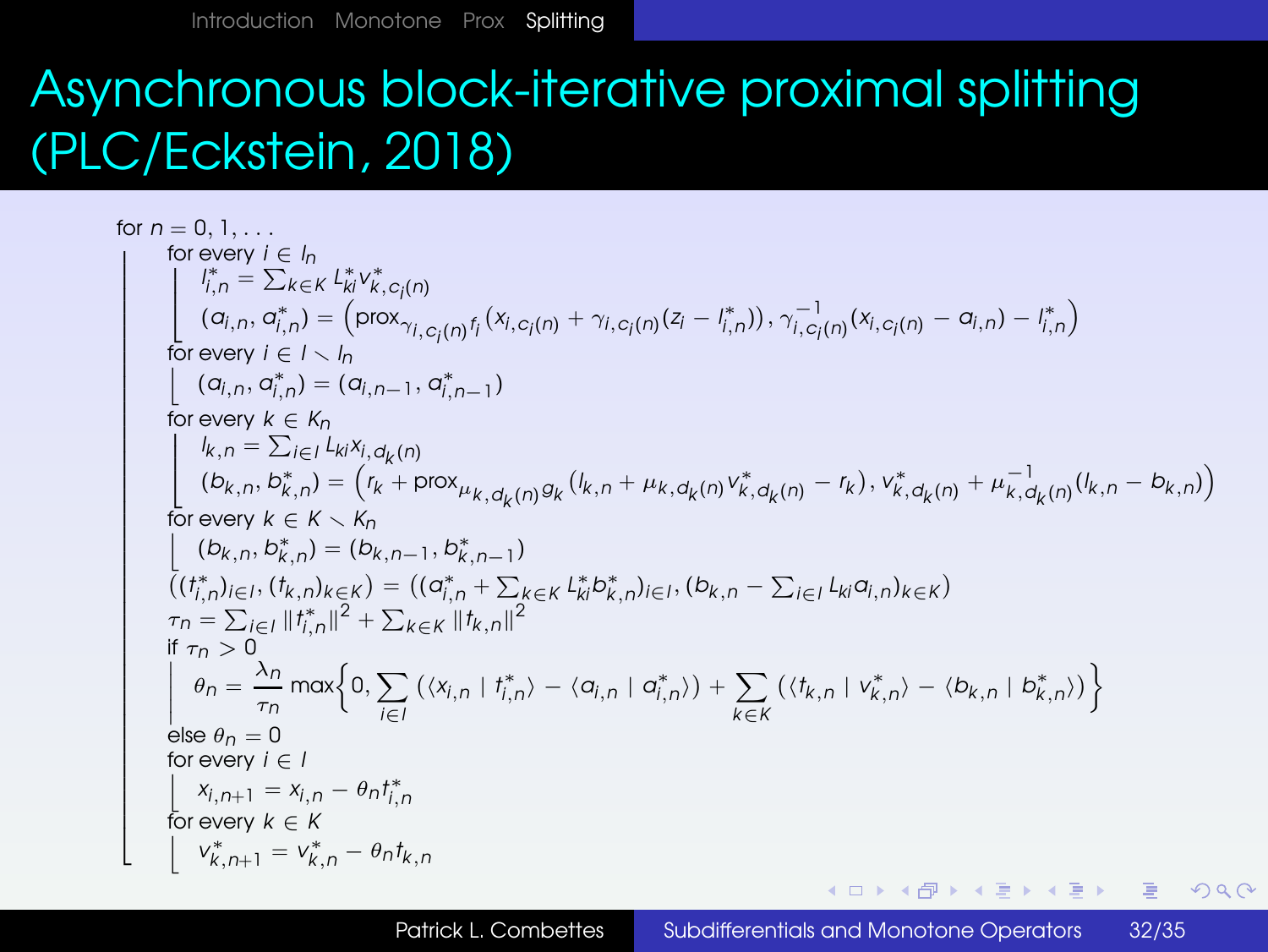# Asynchronous block-iterative proximal splitting II



 $2Q$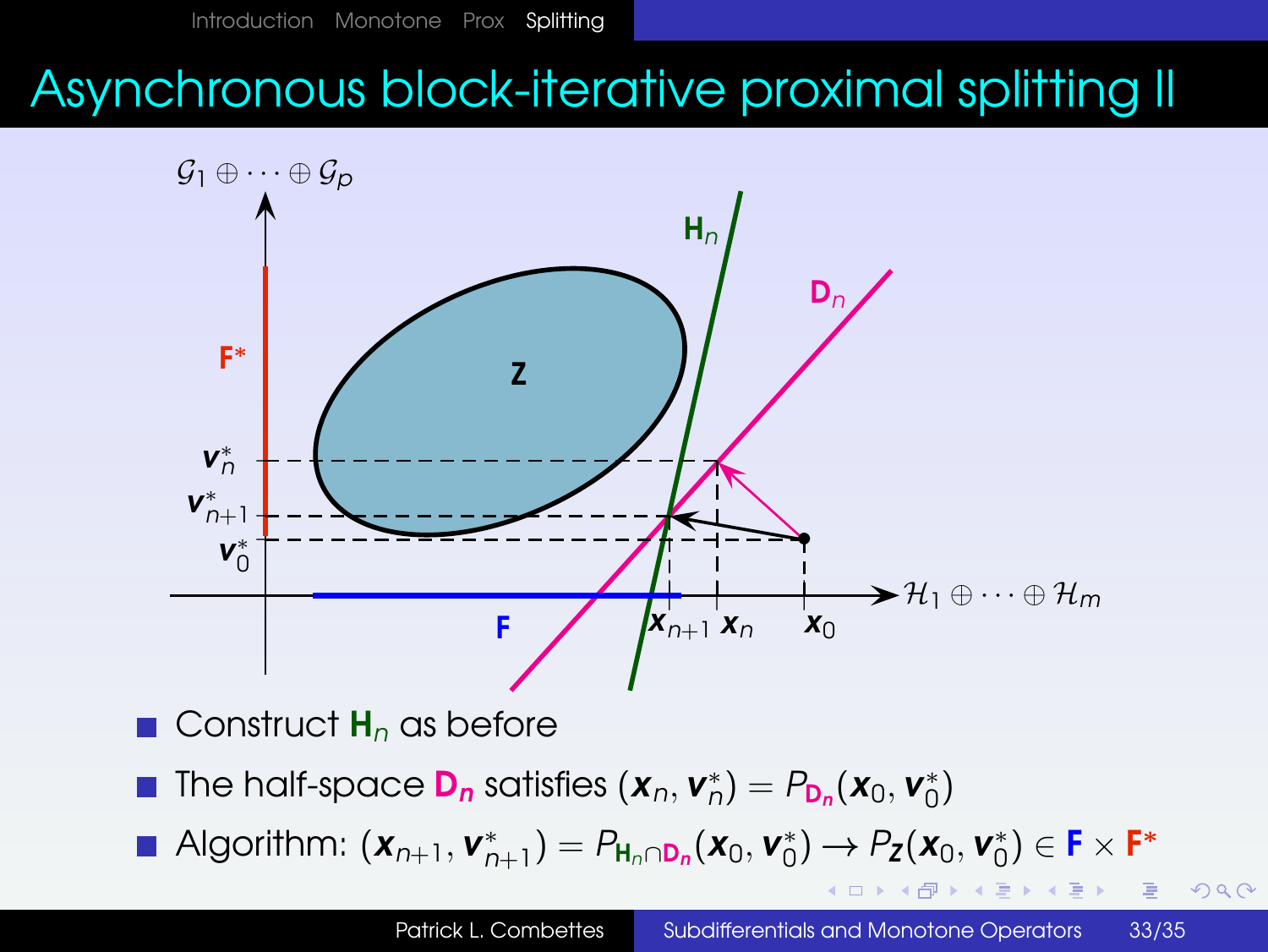

- **Just like in the early 1960s the frontier separating linear from** noninear problems was not a useful one, the current dichotomy between the class of convex/monotone problems and its complement ("everything else") is not pertinent.
- One must define a structured extension of the remarkably efficient convexity/nonexpansiveness/monotonicity trio that would ideally enjoy similar rich connections. This is an extrememely challenging task.

同 ▶ ◀ ヨ ▶ ◀ ヨ ▶ │

 $PQQ$ ≡.